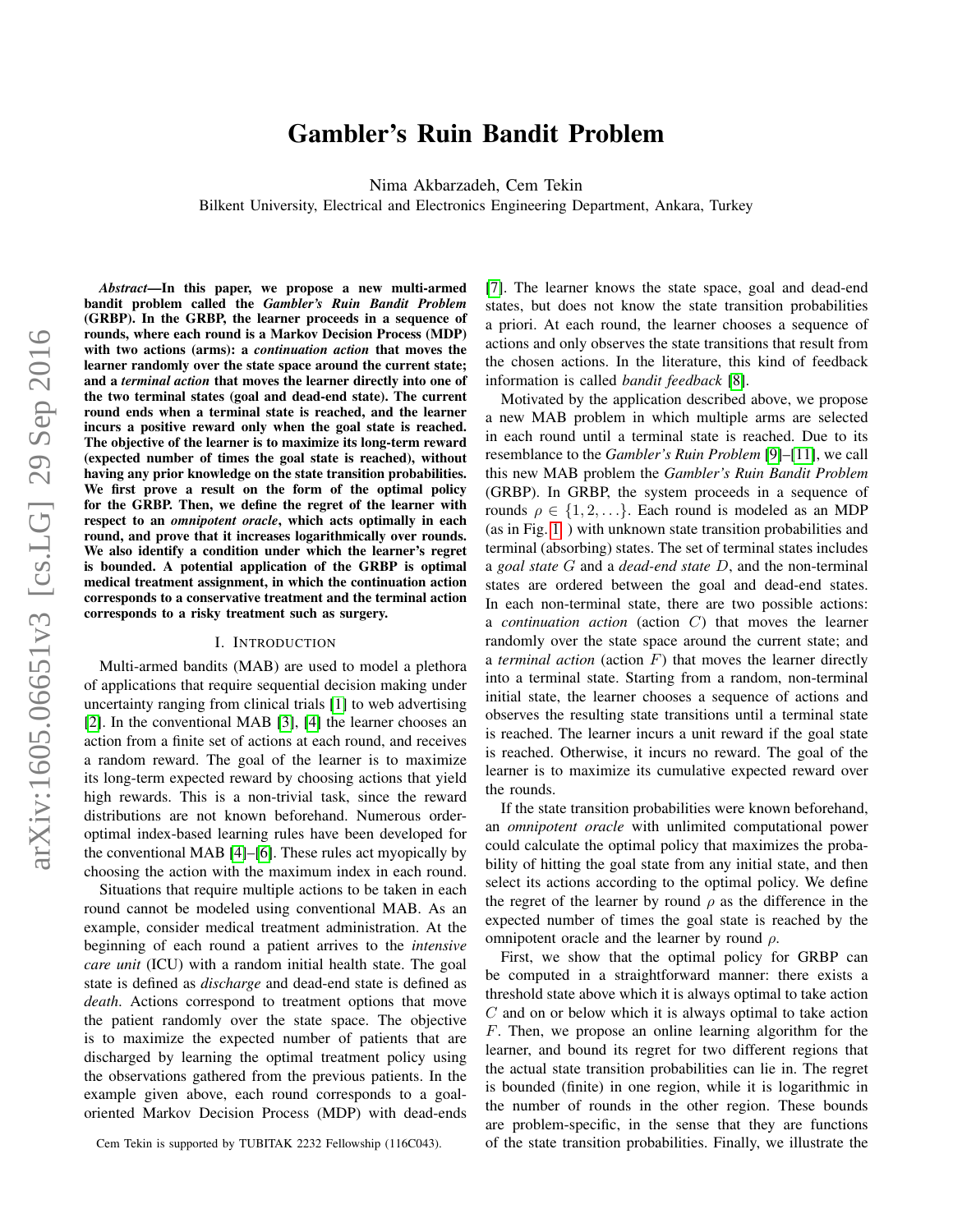

<span id="page-1-0"></span>Figure 1. State transition model of the GRBP. Only state transitions out of state s are shown. Dashed arrows correspond to possible state transitions by taking action  $F$ , while solid arrows correspond to possible state transitions by taking action C. Weights on the arrows correspond to state transition probabilities. The state transition probabilities for all other non-terminal states are the same as state s.

behavior of the regret as a function of the state transition probabilities through numerical experiments.

The contributions of this paper can be summarized as follows:

- We define a new MAB problem, called GRBP, in which the learner takes a sequence of actions in each round with the objective of reaching to the goal state.
- We show that using conventional MAB algorithms such as UCB1 [\[4\]](#page-12-3) in GRBP by enumerating all deterministic Markov policies is very inefficient and results in high regret.
- We prove that the optimal policy for GRBP has a threshold form and the value of the threshold can be calculated in a computationally efficient way.
- We derive bounds on the regret of the learner with respect to an omnipotent oracle that acts optimally. Unlike conventional MAB where the regret growth is at least logarithmic in the number of rounds [\[3\]](#page-12-2), in GRBP regret can be either logarithmic or bounded, based on the values of the state transition probabilities. We explicitly characterize the region of state transition probabilities in which the regret is bounded.

Remainder of the paper is organized as follows. Related work is given in Section [II.](#page-1-1) GRBP is defined in Section [III.](#page-2-0) Form of the optimal policy for the GRBP is given in Section [IV.](#page-3-0) The learning algorithm for GRBP is given in Section [V](#page-5-0) together with its regret analysis. Numerical results are shown in Section [VI.](#page-11-0) Conclusion is given in Section [VII.](#page-12-9)

# II. RELATED WORK

# <span id="page-1-1"></span>*A. Gambler's Ruin Problem*

If action  $F$  is removed from the GRBP, it becomes the Gambler's Ruin Problem. In the model of Hunter et al. [\[10\]](#page-12-10) of the Gambler's Ruin Problem, in addition to the standard outcome of moving one state to the left or right, two extra outcomes are also considered. One outcome changes the state immediately to G, while the other outcome changes the state immediately to  $D$ . These outcomes are referred to as *Windfall* and *Catastrophe* outcomes, respectively. The ruin and winning probabilities and the duration of the game are calculated based on these additional outcomes. In another model [\[11\]](#page-12-8), modifications such as the chance of absorption in states other than  $G$  and  $D$  and staying in the same state are

considered. The ruin and winning probabilities are calculated according to the proposed state transition model. Unlike GRBP which is an MDP, the Gambler's Ruin Problem is a Markov chain. Moreover, the ruin and winning probabilities in the models above can be calculated exactly since the transition probabilities are assumed to be known.

# *B. MDPs*

GRBP is closely related to goal oriented MDPs and stochastic shortest path problems [\[12\]](#page-12-11). For these problems, in each state (or time epoch), an action has to be taken with the aim of reaching to the goal state  $(G)$  with minimum cost. For this task, the optimal policy have to be determined beforehand using the set of known transition probabilities. Recently, progress has been made in obtaining solutions for MDPs that have dead-end  $(D)$  states in addition to goal  $(G)$  states [\[7\]](#page-12-5), [\[13\]](#page-12-12). These solutions require value iteration and heuristic search methods to be performed using the knowledge of transition probabilities. To the best of our knowledge, a reinforcement learning algorithm that works without knowing the transition probabilities a priori and that achieves logarithmic regret bounds, has not been developed yet for these problems.

Reinforcement learning in MDPs is considered by numerous researchers [\[14\]](#page-12-13), [\[15\]](#page-12-14). In these works, it is assumed that the underlying MDP is unknown but ergodic, i.e., it is possible to reach from any state to all other states with a positive probability under any policy. These works adopt the principle of optimism under uncertainty to choose an action that maximizes the expected reward among a set of MDP models that are consistent with the estimated transition probabilities. Unlike these works, in GRBP (i) the MDP is not ergodic, and (ii) the reward is obtained only in the terminal state and not after each chosen action.

#### *C. Multi-armed Bandits*

Over the last decade many variations of the MAB problem is studied and many different learning algorithms are proposed, including Gittins index [\[16\]](#page-12-15), upper confidence bound policies (UCB-1, UCB-2, Normalized UCB, KL-UCB) [\[4\]](#page-12-3)– [\[6\]](#page-12-4), greedy policies ( $\epsilon$ -greedy algorithm) [\[4\]](#page-12-3) and Thompson sampling [\[17\]](#page-12-16) (see [\[8\]](#page-12-6) for a comprehensive analysis of the MAB problem). The performance of a learning algorithm for a MAB problem is computed using the notion of regret. For the stochastic MAB problem [\[3\]](#page-12-2), the regret is defined as the difference between the total (expected) reward of the learning algorithm and an *oracle* which acts optimally based on complete knowledge of the problem parameters. It is shown that the regret grows logarithmically in the number of rounds for this problem.

GRBP can be viewed as a MAB problem in which each arm corresponds to a policy. Since the set of possible deterministic policies for the GRBP is exponential in the number of states, it is infeasible to use algorithms developed for MAB problems to directly learn the optimal policy by experimenting with different policies over different rounds.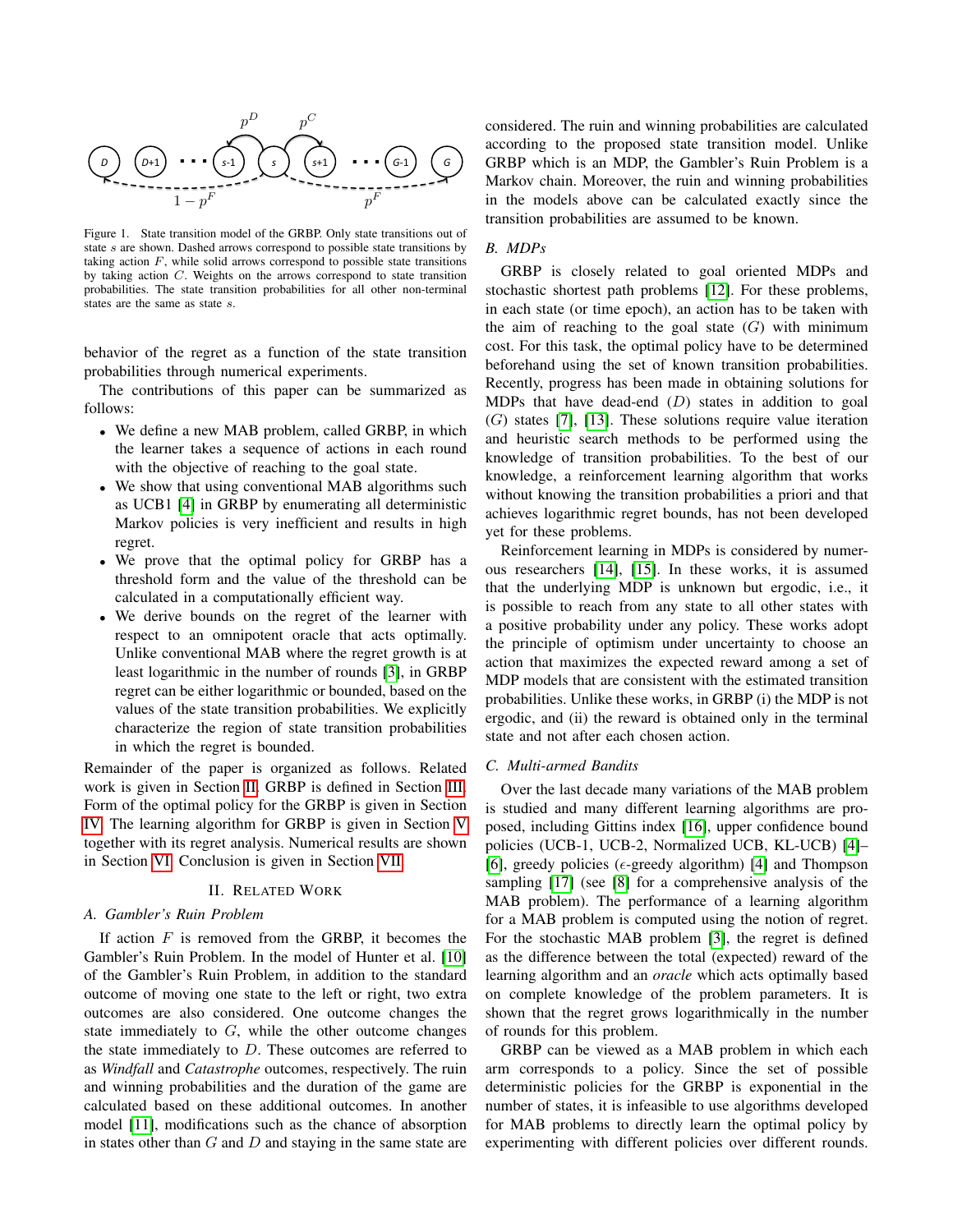In addition, GRBP model does not fit into the combinatorial models proposed in prior works [\[18\]](#page-12-17). Due to these differences, existing MAB solutions cannot solve GRBP in an efficient way. Therefore, a new learning methodology that exploits the structure of the GRBP is needed.

# III. PROBLEM FORMULATION

#### <span id="page-2-0"></span>*A. Definition of the GRBP*

In the GRBP, the system is composed of a finite set of states  $S := \{D, 1, \ldots, G\}$ , where integer  $D = 0$  denotes the *dead-end* state and G denotes the *goal* state. The set of *initial* (starting) states is denoted by  $\mathcal{S} := \{1, \ldots, G-1\}$ . The system operates in rounds ( $\rho = 1, 2, \ldots$ ). The initial state of each round is drawn from a probability distribution  $q(s)$ ,  $s \in$  $\tilde{\mathcal{S}}$  over the set of initial states  $\tilde{\mathcal{S}}$ , such that  $1 - q(1) > 0$ . The current round ends and the next round starts when the learner hits state  $D$  or  $G$ . Because of this,  $D$  and  $G$  are called *terminal states*. All other states are called non-terminal states. Each round is divided into multiple time slots in which the learner takes an action in each time slot from the action set  $\mathcal{A} := \{C, F\}$  with the aim of reaching to state G. Here, C denotes the continuation action and  $F$  is the terminal action. According to Fig. [1,](#page-1-0) action  $C$  moves the learner one state to the right or to the left of the current state. Action  $F$  moves the learner directly to one of the terminal states. Possible outcomes of each action in a non-terminal state  $s$  is shown in Fig. [1.](#page-1-0) Let  $s_t^{\rho}$  denote the state at the beginning of the tth time slot of round  $\rho$  and  $a_t^{\rho}$  denote the action taken at the tth time slot of round  $\rho$ . The state transition probabilities for action  $C$  are given by

$$
\begin{aligned} &\Pr(s_{t+1}^\rho = s+1 | s_t^\rho = s, a_t^\rho = C) = p^C, \ t \geq 1, \ s \in \tilde{\mathcal{S}} \\ &\Pr(s_{t+1}^\rho = s-1 | s_t^\rho = s, a_t^\rho = C) = p^D, \ t \geq 1, \ s \in \tilde{\mathcal{S}} \end{aligned}
$$

where  $p^{C} + p^{D} = 1$ . The state transition probabilities for action  $F$  are given by

$$
\Pr(s_{t+1}^{\rho} = G | s_t^{\rho} = s, a_t^{\rho} = F) = p^F, \ t \ge 1, \ s \in \tilde{S}
$$
  

$$
\Pr(s_{t+1}^{\rho} = D | s_t^{\rho} = s, a_t^{\rho} = F) = 1 - p^F, \ t \ge 1, \ s \in \tilde{S}
$$

where  $0 < p<sup>F</sup> < 1$ . If the state transition probabilities are known, each round can be modeled as a MDP and an optimal policy can be found by dynamic programming [\[12\]](#page-12-11), [\[19\]](#page-12-18).

# *B. Value Functions, Rewards and the Optimal Policy*

Let  $\pi = (\pi_1, \pi_2, \ldots)$ , where  $\pi_t : \tilde{S} \to A$ ,  $t \ge 1$  represent a deterministic Markov policy.  $\pi$  is a stationary policy if  $\pi_t = \pi_{t'}$  for all t and t'. For this case we will simply use  $\pi$ :  $\tilde{\mathcal{S}} \to \mathcal{A}$  to denote a stationary deterministic Markov policy. Since the time horizon is infinite within a round and the state transition probabilities are time-invariant, it is sufficient to search for the optimal policy within the set of stationary deterministic Markov policies, which is denoted by Π. Let  $V^{\pi}(s)$  denote the probability of reaching to G by using policy  $\pi$  given that the system is in state s. Let  $Q^{\pi}(s, a)$  denote the probability of reaching to  $G$  by taking action  $a$  in state  $s$ , and then continuing according to policy  $\pi$ . We have

$$
Q^{\pi}(s, C) = p^{C}V^{\pi}(s+1) + p^{D}V^{\pi}(s-1),
$$
  

$$
Q^{\pi}(s, F) = p^{F}
$$

for  $s \in \tilde{S}$ . Hence,  $V^{\pi}(s)$ ,  $s \in \tilde{S}$  can be computed by solving the following set of equations:

$$
V^{\pi}(G) = 1, \ V^{\pi}(D) = 0, \ V^{\pi}(s) = Q^{\pi}(s, \pi(s)), \ \forall s \in \tilde{S}
$$

where  $\pi(s)$  denotes the action selected by  $\pi$  in state s. The value of policy  $\pi$  is defined as

$$
V^{\pi} := \sum_{s \in \tilde{S}} q(s) V^{\pi}(s).
$$

The optimal policy is denoted by

<span id="page-2-1"></span>
$$
\pi^* := \argmax_{\pi \in \Pi} V^{\pi}
$$

and the value of the optimal policy is denoted by

$$
V^* := \max_{\pi \in \Pi} V^{\pi}.
$$

The optimal policy is characterized by Bellman optimality equations for all  $s \in \tilde{S}$ 

$$
V^*(s) = \max\{p^F V^*(G), p^C V^*(s+1) + p^D V^*(s-1)\},
$$
  
= 
$$
\max\{p^F, p^C V^*(s+1) + p^D V^*(s-1)\}.
$$
 (1)

As it is sufficient to search for the optimal policy within stationary deterministic Markov policies and since there are only two actions that can be taken in each  $s \in \tilde{S}$ , the number of all such policies is  $2^{G-1}$ . In Section [IV,](#page-3-0) we will prove that the optimal policy for GRBP has a simple threshold form, which reduces the number of policies to learn from  $2^{G-1}$  to 2.

#### *C. Online Learning in the GRBP*

As we described in the previous subsection, when the state transition probabilities are known, optimal solution and its probability of reaching to the goal can be found by solving Bellman optimality equations. When the learner does not know  $p^C$  and  $p^F$ , the optimal policy cannot be computed a priori, and hence needs to be learned. We define the learning loss of the learner, who is not aware of the optimal policy a priori, with respect to an oracle, who knows the optimal policy from the initial round, as the regret given by

$$
\text{Reg}(T) := TV^* - \sum_{\rho=1}^T V^{\hat{\pi}_{\rho}}
$$

where  $\hat{\pi}_{\rho}$  denotes the policy that is used by the learner in round ρ. Let  $N_{\pi}(T)$  denote the number of times policy π is used by the learner by round T. For any policy  $\pi$ , let  $\Delta_{\pi} := V^* - V^{\pi}$  denote the suboptimality gap of that policy. The regret can be rewritten as

<span id="page-2-2"></span>
$$
Reg(T) = \sum_{\pi \in \Pi} N_{\pi}(T)\Delta_{\pi}.
$$
 (2)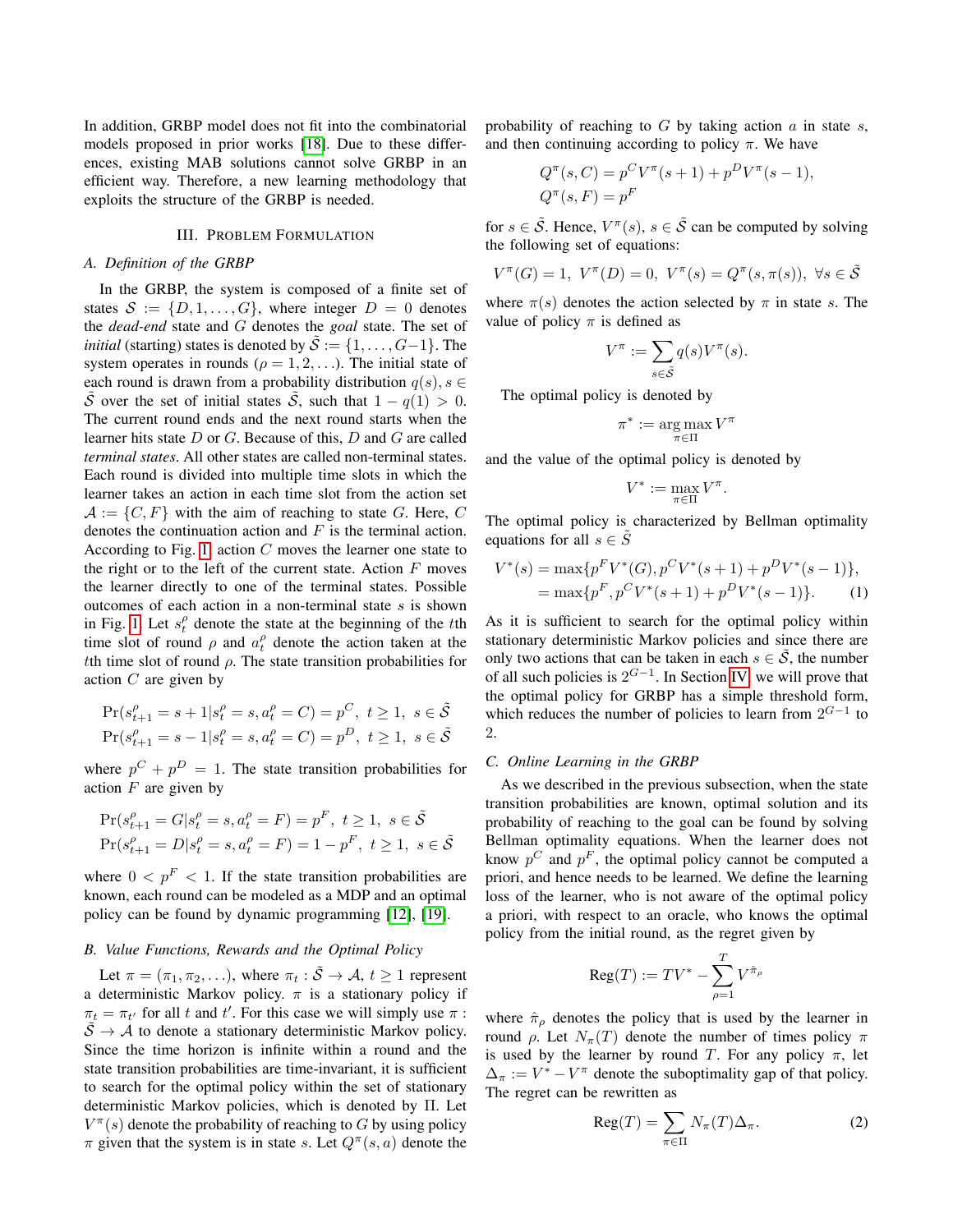In this paper, we will design learning algorithms that minimize the growth rate of the expected regret, i.e.,  $\mathbb{E}[\text{Reg}(T)].$ A straightforward way to do this will be to employ UCB1 algorithm [\[4\]](#page-12-3) or its variants [\[6\]](#page-12-4) by taking each policy as an arm. The result below state a logarithmic bound on the expected regret when UCB1 is used.

<span id="page-3-1"></span>Theorem 1. *When UCB1 in [\[4\]](#page-12-3) is used to select the policy to follow at the beginning of each round (with set of arms* Π*), we have*

$$
\mathbb{E}[Reg(T)] = 8 \sum_{\pi: V^{\pi} < V^*} \frac{\log T}{\Delta_{\pi}} + \left(1 + \frac{\pi^2}{3}\right) \sum_{\pi \in \Pi} \Delta_{\pi}.
$$
\n*Proof:* See [4].

As shown in Theorem [1,](#page-3-1) the expected regret of UCB1 depends linearly on the number of suboptimal policies. For GRBP, the number of policies can be very large. For instance, we have  $2^{G-1}$  different stationary deterministic Markov policies for the defined problem. These imply that using UCB1 to learn the optimal policy is highly inefficient for the GRBP. The learning algorithm we propose in Section [V](#page-5-0) exploits a result on the form of the optimal policy that will be derived in Section [IV](#page-3-0) to learn the optimal policy in a fast manner. This learning algorithm calculates an estimated optimal policy using the estimated transition probabilities, and hence learns much faster than applying UCB1 naively. Moreover, it can even achieve bounded regret (instead of logarithmic regret) under some special cases.

#### IV. FORM OF THE OPTIMAL POLICY

<span id="page-3-0"></span>In this section, we prove that the optimal policy for GRBP has a threshold form. The value of the threshold depends only on the state transition probabilities and the number of states. First, we give the definition of a *stationary threshold* policy.

**Definition 1.**  $\pi$  *is a stationary threshold policy if there exists*  $\tau \in \{0, 1, \ldots, G - 1\}$  *such that*  $\pi(s) = C$  *for all*  $s > \tau$  *and*  $\pi(s) = F$  for all  $s \leq \tau$ . We use  $\pi^{tr}_{\tau}$  to denote the stationary *threshold policy with threshold τ. The set of stationary threshold policies is given by*  $\Pi^{tr} := {\pi_r^{tr}}_{\tau \in \{0,1,\ldots,G-1\}}$ *.* 

The next lemma constrains the set of policies that the optimal policy lies in.

<span id="page-3-5"></span>Lemma 1. *In the GRBP it is always optimal to select action C* at  $s \in \tilde{S} - \{1\}$ .

*Proof:* By [\(1\)](#page-2-1), for  $s \in \tilde{S} - \{1\}$  we have

$$
V^*(s) = \max\{p^F, p^CV^*(s+1) + p^DV^*(s-1)\}.
$$

If  $V^*(s) = p^F$ , this implies that

$$
p^{C}V^{*}(s+1) + p^{D}V^{*}(s-1) \le p^{F} \Rightarrow
$$
  

$$
V^{*}(s-1) \le \frac{p^{F} - p^{C}V^{*}(s+1)}{p^{D}}.
$$
 (3)

By definition,

$$
p^F \le V^*(s), \forall s \in \tilde{\mathcal{S}}.\tag{4}
$$

Therefore,

$$
\frac{p^F - p^C V^*(s+1)}{p^D} \leq \frac{p^F - p^C p^F}{p^D} = p^F
$$

which in combination with [\(3\)](#page-3-2) implies that  $V^*(s-1) \leq p^F$ . According to [\(4\)](#page-3-3) we find that  $V^*(s-1) = p^F$ . Then, we conclude that

$$
V^*(s) = p^F \Rightarrow V^*(s - 1) = p^F, \forall s \in \tilde{S} - \{1\}.
$$

This also implies that

<span id="page-3-4"></span>
$$
V^*(s+1) \le \frac{p^F - p^D V^*(s-1)}{p^C} = p^F.
$$

Consequently, if  $V^*(s) = p^F$  for some  $s \in \tilde{S} - \{1\}$ , then

$$
V^*(s) = p^F, \forall s \in \tilde{S} - \{1\}.
$$
 (5)

By [\(5\)](#page-3-4), if  $V^*(s) = p^F$  for some  $s \in \tilde{S} - \{1\}$ , then this implies that  $V^*(G-1) = p^F$ . Since  $V^*(G) = 1$ , we have

$$
V^*(G-1) = \max\{p^F, p^C + p^D p^F\} = p^F
$$
  
\n
$$
\Rightarrow p^F \ge p^C + p^D p^F
$$
  
\n
$$
\Rightarrow p^F (1 - p^D) \ge p^C \Rightarrow p^F \ge 1 \Rightarrow p^F = 1.
$$

This shows that unless  $p^F = 1$ , it is suboptimal to select action F in states  $\tilde{S} - \{1\}$  and since  $p^F = 1$  is a trivial case, we disregard that. Hence, it is always optimal to select action C at  $s \in \tilde{S} - \{1\}.$ 

The result of Lemma [1](#page-3-5) holds independently from the set of transition probabilities and the number of states. Lemma [1](#page-3-5) leaves out only two candidates for the optimal policy. The first candidate is the policy which selects action  $C$  at any state  $s \in \mathcal{S}$ . The second candidate selects action C in all states except state 1. Hence, the optimal policy is always in set  $\{\pi_0^{tr}, \pi_1^{tr}\}$ . This reduces the set of policies to consider from  $2^{G-1}$  to 2. Let  $r := p^D/p^C$  denote the *failure ratio* of action C. The next lemma gives the value functions for  $\pi_1^{tr}$ and  $\pi_0^{tr}$ .

<span id="page-3-6"></span>**Lemma 2.** In the GRBP we have  
\n(i) 
$$
V^{\pi_1^{tr}}(s) = \begin{cases} p^F + (1 - p^F) \frac{1 - r^{s-1}}{1 - r^{G-1}}, & when \ r \neq 1 \\ p^F + (1 - p^F) \frac{s-1}{G-1}, & when \ r = 1 \end{cases}
$$
  
\n(ii)  $V^{\pi_0^{tr}}(s) = \begin{cases} \frac{1 - r^s}{\frac{1}{s} - r^G}, & when \ r \neq 1 \\ \frac{s}{G}, & when \ r = 1 \end{cases}$   
\nfor  $s \in \tilde{S}$ .

*Proof:* (i): For  $\pi_1^{tr}$  we have:

<span id="page-3-3"></span><span id="page-3-2"></span>
$$
\begin{cases}\nV^{\pi_1^{tr}}(G) = 1 \\
V^{\pi_1^{tr}}(G - 1) = p^C V^{\pi_1^{tr}}(G) + p^D V^{\pi_1^{tr}}(G - 2) \\
\cdots \\
V^{\pi_1^{tr}}(2) = p^C V^{\pi_1^{tr}}(3) + p^D V^{\pi_1^{tr}}(1) \\
V^{\pi_1^{tr}}(1) = p^F\n\end{cases}
$$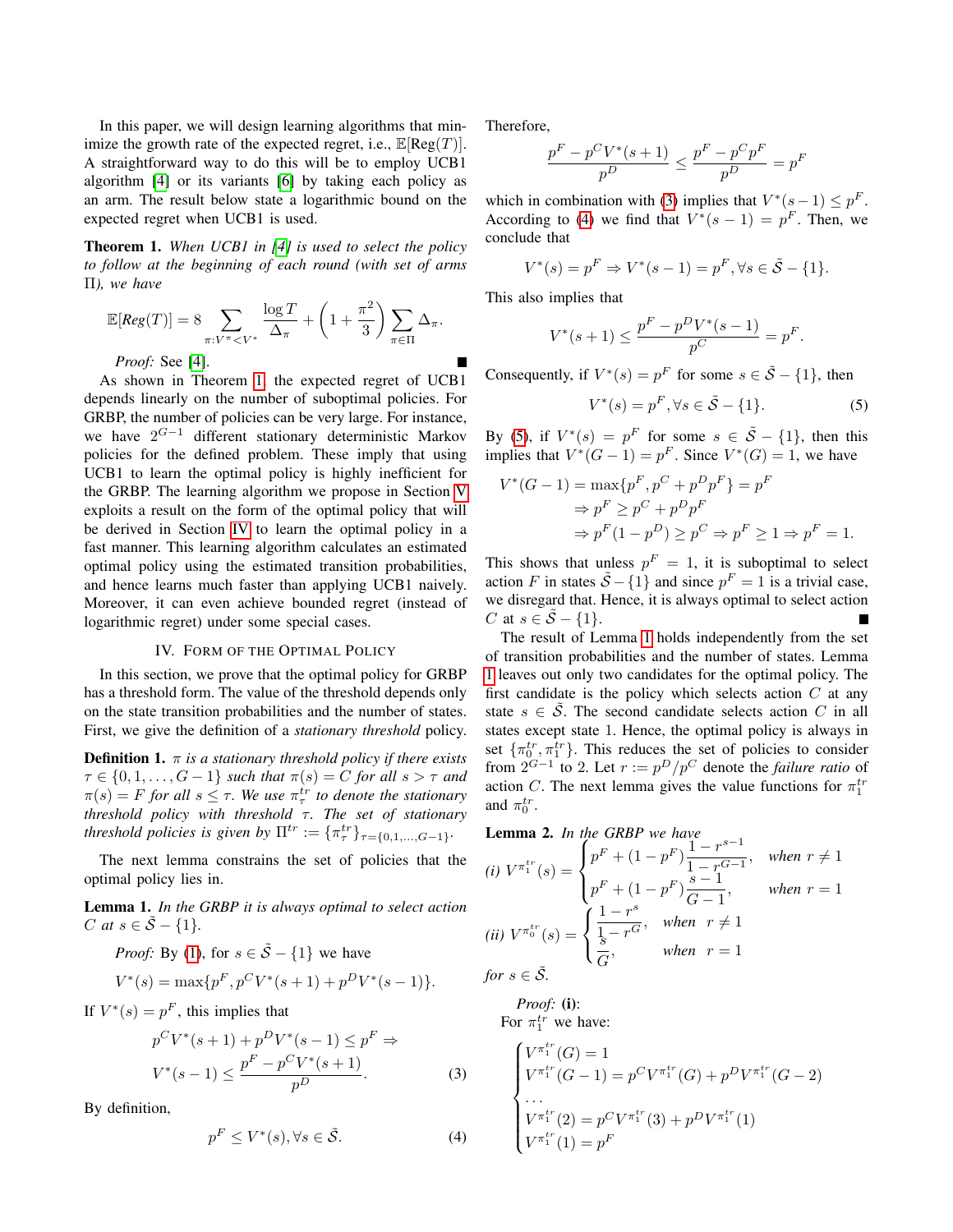$$
\Rightarrow \begin{cases}\n(p^{C} + p^{D})V^{\pi_{1}^{tr}}(G - 1) = p^{C} + p^{D}V^{\pi_{1}^{tr}}(G - 2) \\
\cdots \\
(p^{C} + p^{D})V^{\pi_{1}^{tr}}(2) = p^{C}V^{\pi_{1}^{tr}}(3) + p^{D}p^{F}\n\end{cases}
$$
\n
$$
\Rightarrow \begin{cases}\np^{C}(V^{\pi_{1}^{tr}}(G - 1) - 1) = \\
p^{D}(V^{\pi_{1}^{tr}}(G - 2) - V^{\pi_{1}^{tr}}(G - 1)) \\
\cdots \\
p^{C}(V^{\pi_{1}^{tr}}(s + 1) - V^{\pi_{1}^{tr}}(s + 2)) = \\
p^{D}(V^{\pi_{1}^{tr}}(s) - V^{\pi_{1}^{tr}}(s + 1)) \\
\cdots \\
p^{C}(V^{\pi_{1}^{tr}}(2) - V^{\pi_{1}^{tr}}(3)) = p^{D}(p^{F} - V^{\pi_{1}^{tr}}(2)) \\
\cdots \\
V^{\pi_{1}^{tr}}(G - 1) - 1 = r^{G-2}(p^{F} - V^{\pi_{1}^{tr}}(2)) \\
\cdots \\
V^{\pi_{1}^{tr}}(s) - V^{\pi_{1}^{tr}}(s + 1) = r^{s-1}(p^{F} - V^{\pi_{1}^{tr}}(2)) \\
\cdots \\
V^{\pi_{1}^{tr}}(2) - V^{\pi_{1}^{tr}}(3) = r(p^{F} - V^{\pi_{1}^{tr}}(2))\n\end{cases}
$$
\n(6)

Summation of all the terms results in

$$
1 - V^{\pi_1^{tr}}(2) = (V^{\pi_1^{tr}}(2) - p^F)(\sum_{i=1}^{G-2} r^i) \Rightarrow
$$
  
\n
$$
V^{\pi_1^{tr}}(2)(\sum_{i=0}^{G-2} r^i) = 1 + p^F(\sum_{i=1}^{G-2} r^i) \Rightarrow
$$
  
\n
$$
V^{\pi_1^{tr}}(2)(\sum_{i=0}^{G-2} r^i) = 1 - p^F + p^F(\sum_{i=0}^{G-2} r^i) \Rightarrow
$$
  
\n
$$
V^{\pi_1^{tr}}(2) = p^F + \frac{1 - p^F}{(\sum_{i=0}^{G-2} r^i)} \Rightarrow
$$
  
\n
$$
V^{\pi_1^{tr}}(2) = p^F + (1 - p^F)\frac{1 - r}{1 - r^{G-1}}.
$$

Then, for sth state, we have to sum up to  $(s - 1)$ th equation in [\(6\)](#page-4-0):

$$
V^{\pi_1^{tr}}(s) - V^{\pi_1^{tr}}(2) = (V^{\pi_1^{tr}}(2) - p^F)(\sum_{i=1}^{s-2} r^i) \Rightarrow
$$
  

$$
V^{\pi_1^{tr}}(s) = p^F + (V^{\pi_1^{tr}}(2) - p^F)(\sum_{i=0}^{s-2} r^i) \Rightarrow
$$
 (8)

$$
V^{\pi_1^{tr}}(s) = p^F + (1 - p^F) \frac{1 - r^{s-1}}{1 - r^{G-1}}.
$$
\n(9)

For the fair case,  $r$  has to be set to 1 in [\(7\)](#page-4-1) and [\(8\)](#page-4-2). Then,

$$
V^{\pi_1^{tr}}(2) = p^F + (1 - p^F) \frac{1}{G - 1}
$$

and

$$
V^{\pi_1^{tr}}(s) = p^F + (1 - p^F) \frac{s - 1}{G - 1}.
$$

Case (ii):

Since action F is never selected by  $\pi_0^{tr}$ , for this case, standard analysis of the gambler's ruin problem applies. Thus, the probability of hitting  $G$  from state  $s$  is

$$
(1 - r^s)/(1 - r^G) \tag{10}
$$

for  $r \neq 1$  and  $s/G$  for  $r = 1$  [\[20\]](#page-12-19).

The form of the optimal policy is given in the following theorem.

<span id="page-4-4"></span>**Theorem 2.** In the GRBP, the optimal policy is  $\pi^{tr}_{\tau}$ , where

<span id="page-4-5"></span>
$$
\tau^* = \begin{cases} \text{sign}(p^F - \frac{1-r}{1-r^G}), & \text{when } r \neq 1\\ \text{sign}(p^F - \frac{1}{G}), & \text{when } r = 1 \end{cases}
$$

*where*  $sign(x) = 1$  *if* x *is nonnegative and* 0 *otherwise.* 

*Proof:* Since we have found in Lemma [1](#page-3-5) that it is always optimal to select action C when the state is in  $\{2, \ldots, G-1\}$ , to find the optimal policy, it is sufficient to compare the value functions of the two policies for  $s = 1$ . When  $r \neq 1$ , this gives  $\pi^* = \pi_1^{tr}$  if

$$
\frac{1-r}{1-r^G} < p^F
$$

<span id="page-4-1"></span><span id="page-4-0"></span> $(7)$  then  $\pi^* = \pi_1^{tr}$ . Otherwise,  $\pi^* = \pi_0^{tr}$ . Using these, the value and  $\pi^* = \pi_0^{tr}$  otherwise.<sup>[1](#page-4-3)</sup> Similarly, if  $r = 1$  and  $1/G < p^F$ , of the optimal threshold is given as

$$
\tau^* = \begin{cases} \text{sign}(p^F - \frac{1-r}{1-r^G}) & \text{if } r \neq 1\\ \text{sign}(p^F - \frac{1}{G}) & \text{if } r = 1 \end{cases}
$$

which completes the proof.

When  $r \neq 1$ , the term  $(1 - r)/(1 - r^G)$  represents probability of hitting  $G$  starting from state 1 by always selecting action C. This probability is equal to  $1/G$  when  $r = 1$ . Because of this, it is optimal to take the terminal action in some cases for which  $p^C > p^F$ . Although the continuation action can move the system state in the direction of the goal state for some time, the long term chance of hitting the goal state by taking the continuation action can be lower than the chance of hitting the goal state by immediately taking the terminal action at state 1.

<span id="page-4-2"></span>Equation of the boundary for which the optimal policy changes from  $\pi_0^{tr}$  to  $\pi_1^{tr}$  is

$$
p^{F} = B(r) := (1 - r)/(1 - r^{G})
$$
 (11)

when  $r \neq 1$ . This decision boundary is illustrated in Fig. [2](#page-5-1) for different values of G. We call the region of transition probabilities for which  $\pi_0^{tr}$  is optimal as the *exploration* region, and the region for which  $\pi_1^{tr}$  is optimal as the *noexploration* region. In exploration region, the optimal policy does not take action  $F$  in any round. Therefore, any learning algorithm that needs to learn how well action  $F$  performs, needs to explore action  $F$ . As the value of  $G$  increases, area of the exploration region decreases due to the fact that probability of hitting the goal state by only taking action C decreases.

<span id="page-4-3"></span><sup>1</sup>When  $(1 - r) / (1 - r^G) = p^F$  both  $\pi_1^{tr}$  and  $\pi_0^{tr}$  are optimal. For this case, we favor  $\pi_1^{tr}$  because it always ends the current round.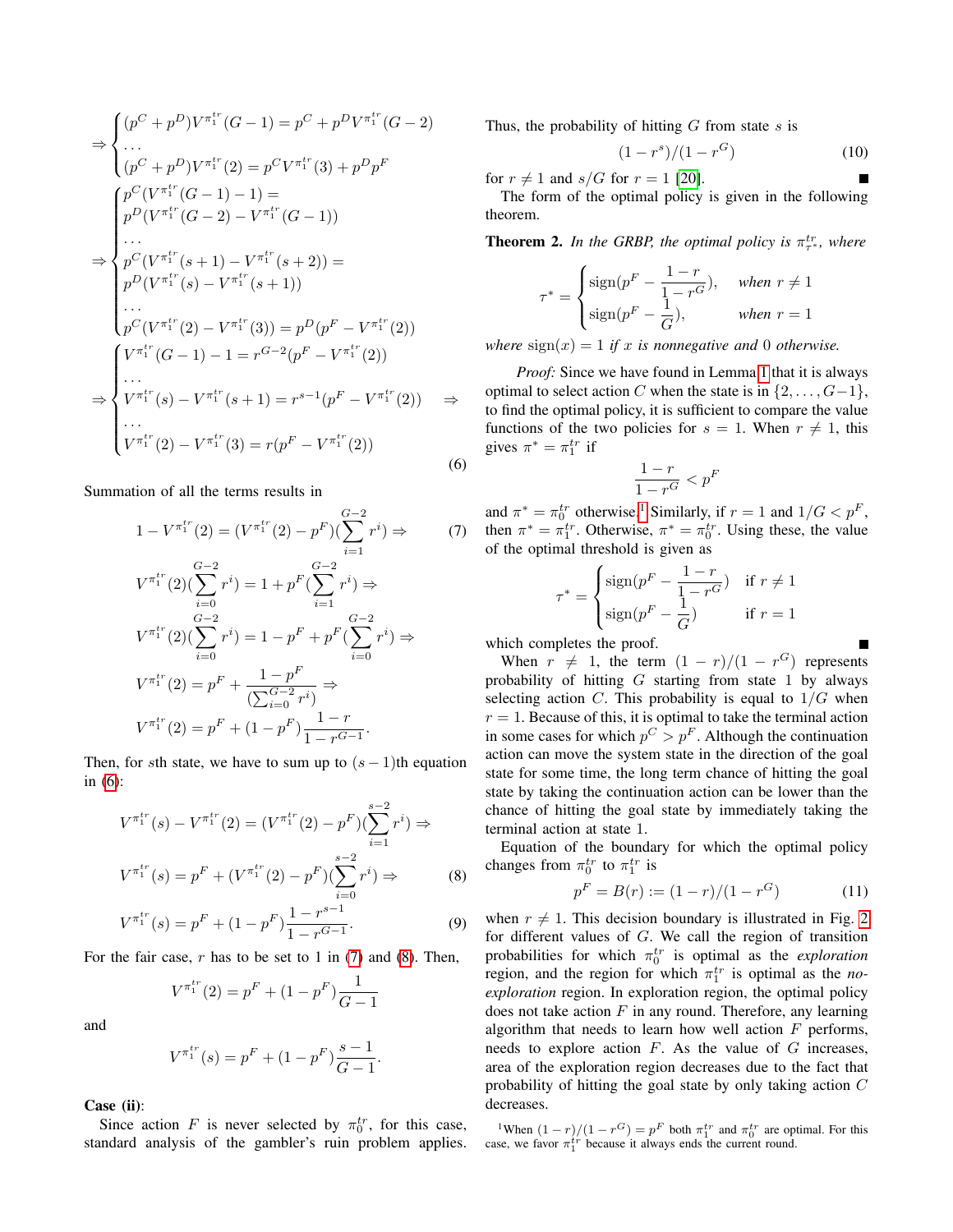

<span id="page-5-1"></span>Figure 2. The boundary between explore and no-explore regions

# <span id="page-5-0"></span>V. AN ONLINE LEARNING ALGORITHM AND ITS REGRET ANALYSIS

In this section, we propose a learning algorithm that minimizes the regret when the state transition probabilities are unknown. The proposed algorithm forms estimates of state transition probabilities based on the history of state transitions, and then, uses these estimates together with the form of the optimal policy obtained in Section [IV](#page-3-0) to calculate an estimated optimal policy at each round.

#### *A. Greedy Exploitation with Threshold Based Exploration*

The learning algorithm for the GRBP is called *Greedy Exploitation with Threshold Based Exploration* (GETBE) and its pseudocode is given in Algorithm [1.](#page-6-0) Unlike conventional MAB algorithms [\[3\]](#page-12-2), [\[4\]](#page-12-3), [\[6\]](#page-12-4) which require all arms to be sampled at least logarithmically many times, GETBE does not need to sample all policies (arms) logarithmically many times to find the optimal policy with a sufficiently high probability. GETBE achieves this by utilizing the form of the optimal policy derived in the previous section. Although GETBE does not require all policies to be explored, it requires exploration of action  $F$  when the estimated optimal policy never selects action F. This *forced* exploration is done to guarantee that GETBE does not get stuck in the suboptimal policy.

GETBE keeps counters  $N_F^G(\rho)$ ,  $N_F(\rho)$ ,  $N_C^u(\rho)$  and  $N_C(\rho)$ : (i)  $N_F^G(\rho)$  is the number of times action F is selected and terminal state  $G$  is entered upon selection of action  $F$  by the beginning of round  $\rho$ , (ii)  $N_F(\rho)$  is the number of times action F is selected by the beginning of round  $\rho$ , (iii)  $N_C^u(\rho)$ is the number of times transition from some state s to  $s + 1$ happened (i.e., the state moved up) after selecting action C by the beginning of round  $\rho$ , (iv)  $N_C(\rho)$  is the number of times action C is selected by the beginning of round  $\rho$ . Let  $T_F(\rho)$  and  $T_C(\rho)$  represent the number of times action F and action C is selected in round  $\rho$ , respectively. Since, action F is a terminal action, it can be selected at most once in each round. However, action  $C$  can be selected multiple times in the same round. Let  $T_F^G(\rho)$  and  $T_C^u(\rho)$  represent the number of times state  $G$  is reached after the selection of action  $F$  and the number of times the state moved up after the selection of action C in round  $\rho$ , respectively.

At the beginning of round  $\rho$ , GETBE forms the transition probability estimates  $\hat{p}_{\rho}^F := N_F^G(\rho)/N_F(\rho)$  and  $\hat{p}_{\rho}^C :=$  $N_C^u(\rho)/N_C(\rho)$  that correspond to actions F and C, respectively. Then, it computes the estimated optimal policy  $\hat{\pi}_{\rho}$ by using the form of the optimal policy given in Theorem 2 for the GRBP. If  $\hat{\pi}_{\rho} = \pi_1^{tr}$ , then GETBE operates in *greedy exploitation mode* by acting according to  $\pi_1^{tr}$  for the entire round. Else if  $\hat{\pi}_{\rho} = \pi_0^{tr}$ , then GETBE operates in *triggered exploration mode* and selects action F in the first time slot of that round if  $N_F(\rho) < D(\rho)$ , where  $D(\rho)$ is a non-decreasing *control function* that is an input of GETBE. This control function helps GETBE to avoid getting stuck in the suboptimal policy by forcing the selection of action F, although it is suboptimal according to  $\hat{\pi}_{\rho}$ . When  $N_F(\rho) \ge D(\rho)$ , GETBE employs  $\hat{\pi}_{\rho}$  for the entire round.

At the end of round  $\rho$  the values of counters are updated as follows:

<span id="page-5-3"></span>
$$
N_F(\rho + 1) = N_F(\rho) + T_F(\rho)
$$
  
\n
$$
N_F^G(\rho + 1) = N_F^G(\rho) + T_F^G(\rho)
$$
  
\n
$$
N_C(\rho + 1) = N_C(\rho) + T_C(\rho)
$$
  
\n
$$
N_C^u(\rho + 1) = N_C^u(\rho) + T_C^u(\rho).
$$
 (12)

These values are used to estimate the transition probabilities that will be used at the beginning of round  $\rho + 1$ , for which the above procedure repeats. In the analysis of GETBE, we will show that when  $N_F(\rho) \geq D(\rho)$ , the probability that GETBE selects the suboptimal policy is very small, which implies that the regret incurred is very small.

# *B. Regret Analysis*

In this section, we bound the (expected) regret of GETBE. We show that GETBE achieves bounded regret when the unknown transition probabilities lie in no-exploration region and logarithmic (in number of rounds) regret when the unknown transition probabilities lie in exploration region. Based on Theorem [2,](#page-4-4) GETBE only needs to learn the optimal policy from the set of policies  $\{\pi_0^{tr}, \pi_1^{tr}\}\)$ . Using this fact and taking the expectation of [\(2\)](#page-2-2), the expected regret of GETBE can be written as

<span id="page-5-4"></span>
$$
\mathbb{E}[\text{Reg}(T)] = \sum_{\pi \in \{\pi_0^{tr}, \pi_1^{tr}\}} \mathbb{E}[N_\pi(T)] \Delta_\pi. \tag{13}
$$

Let  $\Delta(s) := |V^{\pi_1^{tr}}(s) - V^{\pi_0^{tr}}(s)|, s \in \tilde{\mathcal{S}}$  be the suboptimality gap when the initial state is s. For any  $\pi \in {\pi_0^{tr}, \pi_1^{tr}}$ , we have  $\Delta_{\pi} \leq \Delta_{\max}$ , where  $\Delta_{\max} := \max_{s \in \tilde{S}} \Delta(s)$ . The next lemma gives closed-form expressions for  $\Delta(s)$  and  $\Delta_{\text{max}}$ .

Lemma 3. *We have*

$$
\Delta(s) = \begin{cases} \frac{G-s}{G-1} |p^F - \frac{1}{G}| & \text{if } r = 1\\ \frac{r^{G-1} - r^{s-1}}{r^{G-1} - 1} |p^F - \frac{1-r}{1 - r^G}| & \text{if } r \neq 1 \end{cases}
$$

<span id="page-5-2"></span> $2\mathbb{I}(\cdot)$  denotes the indicator function which is 1 if the expression inside evaluates true and 0 otherwise.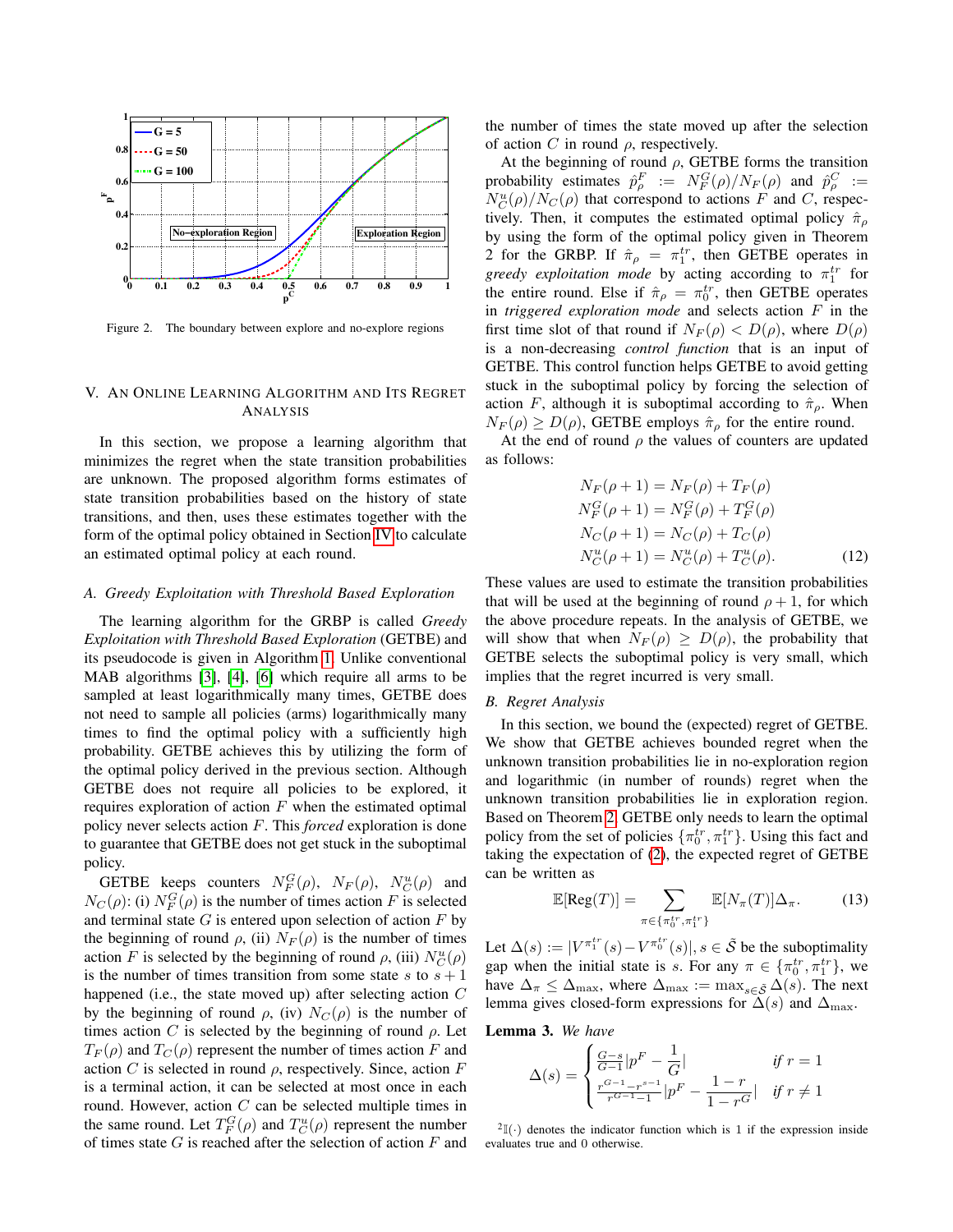# <span id="page-6-0"></span>Algorithm 1 GETBE Algorithm

```
1: Input : G, D(\rho)2: Initialize: Take action C and then action F once to form initial
   estimates: N_F^G(1), N_F(1) = 1, N_C^u(1), N_C(1) = 1 (Round(s)
   to form the initial estimates (at most 2 rounds) are ignored in
   the regret analysis). \rho = 13: while \rho > 1 do
```
\n- 3. 
$$
\text{where } \rho \geq 1 \text{ do}
$$
\n- 4:  $\text{Get initial state } s_1^{\rho} \in \mathcal{S}, t = 1$
\n- 5:  $\hat{p}_{\rho}^{F} = \frac{N_F^{\alpha}(\rho)}{N_F(\rho)}, \ \hat{p}_{\rho}^{C} = \frac{N_C^{\alpha}(\rho)}{N_C(\rho)}, \ \hat{r}_{\rho} = \frac{1 - \hat{p}_{\rho}^{C}}{\hat{p}_{\rho}^{C}}$
\n- 6:  $\text{if } \hat{p}_{\rho}^{u} = 0.5 \text{ then}$
\n- 7:  $\hat{\tau}_{\rho} = \text{sign}(\hat{p}_{\rho}^{F} - 1/G)$
\n- 8:  $\text{else}$
\n- 9:  $\hat{\tau}_{\rho} = \text{sign}(\hat{p}_{\rho}^{F} - \frac{1 - \hat{r}_{\rho}}{1 - (\hat{r}_{\rho})^{G}})$
\n- 10:  $\text{end if}$
\n- 11:  $\text{Set } \hat{\pi}_{\rho} = \pi_{\hat{r}_{\rho}}^{tr}$
\n- 12:  $\text{while } s_t^{\rho} \neq G \text{ or } D \text{ do}$
\n- 13:  $\text{if } (\hat{\pi}_{\rho} = \pi_{0}^{tr} \& \& N_F(\rho) < D(\rho)) \parallel (s_t^{\rho} \leq \hat{\tau}_{\rho}) \text{ then}$
\n- 14:  $\text{Select action } F, \text{ observe state } s_{t+1}^{\rho}$
\n- 15:  $T_F(\rho) = T_F(\rho) + 1, T_F^G(\rho) = \mathbb{I}(s_{t+1}^{\rho} = G)^2$
\n- 16:  $\text{else}$
\n- 17:  $\text{Select action } C, \text{ observe state } s_{t+1}^{\rho}$
\n- 18:  $T_C(\rho) = T_C(\rho) + 1$
\n- 19:  $T_C^{\mu}(\rho) = T_C^{\mu}(\rho) +$

*and*

$$
\Delta_{\max} = \begin{cases} |p^F - \frac{1}{\dot{q}}| & \text{if } r = 1\\ |p^F - \frac{1}{1 - r^G}| & \text{if } r \neq 1 \end{cases}
$$

*Proof:* According to Lemma [2](#page-3-6) we have Case (i)  $r = 1$ :

$$
\Delta(s) = |V^{\pi_1^{tr}}(s) - V^{\pi_0^{tr}}(s)| = |p^F + (1 - p^F)\frac{s - 1}{G - 1} - \frac{s}{G}|
$$
  
= 
$$
|p^F(\frac{G - s}{G - 1}) + \frac{s - 1}{G - 1} - \frac{s}{G}| = \frac{G - s}{G - 1}|p^F - \frac{1}{G}|.
$$

The above equation is maximized when  $s = 1$ . Therefore, when  $r = 1$ .

<span id="page-6-1"></span>
$$
\Delta_{\max} = \max_{s \in \tilde{S}} \Delta(s) = |p^F - \frac{1}{G}|.
$$

**Case (ii)**  $r \neq 1$ :

$$
\Delta(s) = |V^{\pi_1^{tr}}(s) - V^{\pi_0^{tr}}(s)|
$$
  
\n
$$
= |p^F + (1 - p^F) \frac{r^{s-1} - 1}{r^{G-1} - 1} - \frac{r^s - 1}{r^G - 1}|
$$
  
\n
$$
= |p^F(\frac{r^{G-1} - r^{s-1}}{r^{G-1} - 1}) + \frac{r^{s-1} - 1}{r^{G-1} - 1} - \frac{r^s - 1}{r^G - 1}|
$$
  
\n
$$
= |p^F(\frac{r^{G-1} - r^{s-1}}{r^{G-1} - 1}) + \frac{r^s - r^{s-1} + r^{G-1} - r^G}{(1 - r^{G-1})(1 - r^G)}|
$$
  
\n
$$
= (\frac{r^{G-1} - r^{s-1}}{r^{G-1} - 1})|p^F - \frac{1 - r}{1 - r^G}|.
$$

Again, the above equation is maximized when  $s = 1$ . Therefore, when  $r \neq 1$ ,

$$
\Delta_{\max} = \max_{s \in \tilde{S}} \Delta(s) = |p^F - \frac{1-r}{1-r^G}|.
$$

Next, we bound  $\mathbb{E}[N_{\pi}(T)]$  for the suboptimal policy in a series of lemmas. From [\(11\)](#page-4-5), it is clear that the boundary is a function of r. Let  $r = \frac{1-x}{x}$ . Then, the boundary becomes a function of  $x$  by which we have

$$
B(x) = \frac{1 - x}{x} / (1 - (\frac{1 - x}{x})^{G}).
$$

Let  $\delta$  be the minimum Euclidean distance of pair  $(p^C, p^F)$ from the boundary  $(x, B(x))$  given in Fig. [2.](#page-5-1) The value of  $\delta$ specifies the *hardness* of GRBP. When  $\delta$  is small, it is harder to distinguish the optimal policy from the suboptimal policy. If the pair of estimated transition probabilities  $(\hat{p}_{\rho}^C, \hat{p}_{\rho}^F)$  in round  $\rho$  lies within a ball around  $(p^C, p^F)$  with radius less than  $\delta$ , then GETBE will select the optimal policy in that round. The probability that GETBE selects the optimal policy is lower bounded by the probability that the estimated transition probabilities lie in a ball centered at  $(p^C, p^F)$  with radius  $\delta$ .

The following lemma provides a lower bound on the expected number of times each action is selected by GETBE. This result will be used when bounding the regret of GETBE.

<span id="page-6-2"></span>**Lemma 4.** *(i)* Let  $p_{F,1}$  be the probability of taking action *F* in round  $\rho$  when  $\hat{\pi}_{\rho} = \pi_1^{tr}$  and  $p_{C,1}$  be the probability *of taking action C at least once in round*  $\rho$  *when*  $\hat{\pi}_{\rho} = \pi_1^{tr}$ . *Then,*

$$
p_{C,1} = 1 - q(1)
$$
  
\n
$$
p_{F,1} = \begin{cases} \sum_{s=1}^{G-1} \frac{G-s}{G-1} q(s) & \text{if } r = 1\\ \sum_{s=1}^{G-1} \frac{r^{s-1} - r^{G-1}}{1 - r^{G-1}} q(s) & \text{if } r \neq 1 \end{cases}
$$

.

П

(*ii*) Let  $D(\rho) := \gamma \log \rho$  where  $\gamma > 1/p_{F,1}^2$ , and

$$
f_a(\rho) := \begin{cases} 0.5p_{C,1}\rho, & \text{for } a = C\\ 0.5(p_{F,1}\gamma - \sqrt{\gamma})\log \rho, & \text{for } a = F \end{cases}
$$

Let  $\rho'_C$  be the first round in which  $0.5p_{C,1}\rho - p_{C,1}[D(\rho)] \sqrt{\rho - [D(\rho)] \log \rho}$  becomes positive and  $\rho'_F$  be the first *round in which both*  $0.5(p_{F,1}\gamma - \sqrt{\gamma})\log \rho - \sqrt{\log \rho}$  and  $\rho - 2 - [D(\rho)]$  *becomes positive. Then for*  $a \in \{F, C\}$  *we have*

$$
\Pr\left(N_a(\rho) < f_a(\rho)\right) \le \frac{1}{\rho^2}, \text{ for } \rho \ge \rho'_a.
$$

*Proof:* The following expressions will be used in the proof:

- $N_0(\rho)$ : Number of rounds by  $\rho$  for which  $\hat{\pi}_{\rho} = \pi_0^{tr}$ .
- $N_1(\rho)$ : Number of rounds by  $\rho$  for which  $\hat{\pi}_{\rho} = \pi_1^{tr}$ .
- $N_{F,1}(\rho)$ : Number of rounds by  $\rho$  for which action F is taken when  $\hat{\pi}_{\rho} = \pi_1^{tr}$ .
- $N_{C,1}(\rho)$ : Number of rounds by  $\rho$  for which action C is taken when  $\hat{\pi}_{\rho} = \pi_1^{tr}$ .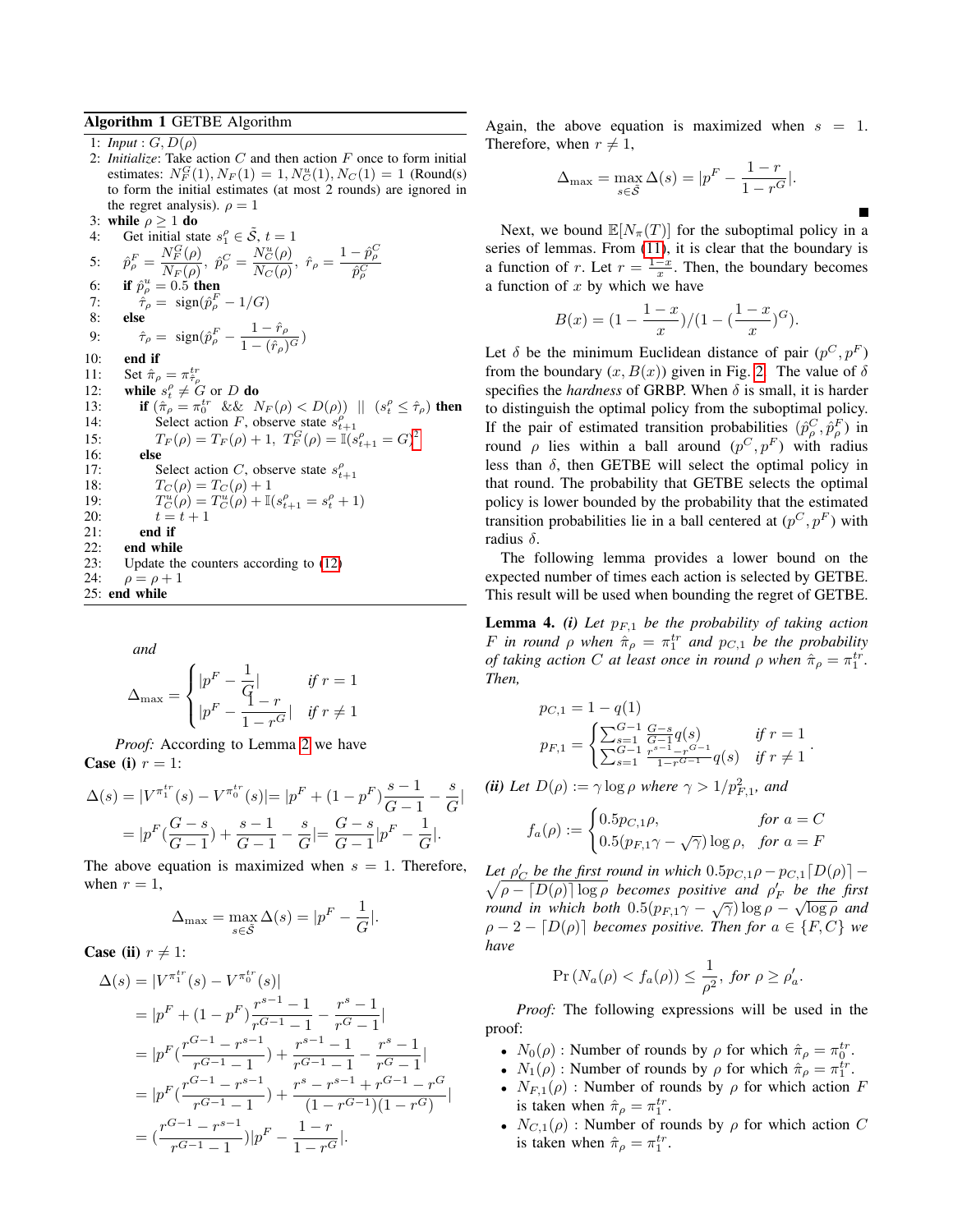•  $n_a(\rho)$ : Indicator function of the event that action a is selected for at least once in round  $\rho$ .

(i) When  $\hat{\pi}_{\rho} = \pi_1^{tr}$ , action C is not taken only if the initial state is 1. Hence,

$$
p_{C,1} = 1 - \Pr(s_1^{\rho} = 1) = 1 - q(1).
$$

Let  $H_1$  denote the event that state 1 is reached before state G when  $\hat{\pi}_{\rho} = \pi_1^{tr}$ . We have

$$
p_{F,1} = \sum_{s=1}^{G-1} \Pr(H_1|s_1^{\rho} = s)q(s).
$$

When  $r = 1$ ,  $p_{F,1}$  is equivalent to the *ruin* probability (probability of hitting the terminal state 1) of a fair gambler's ruin problem over  $G-1$  states, where states 1 and G are the terminal states. For this problem, the probability of hitting G from state s is  $\frac{s-1}{G-1}$ . Hence, probability of hitting state 1 from state s is

$$
\Pr(H_1|s_1^{\rho} = s) = 1 - \frac{s-1}{G-1} = \frac{G-s}{G-1}.
$$

When  $r \neq 1$ , the problem is equivalent to an unfair gambler's ruin problem with  $G-1$  states in which probability of hitting G from state s is  $\frac{1-r^{s-1}}{1-r^{G-1}}$ . Then, the probability of hitting state 1 from state s becomes

$$
\Pr(H_1|s_1^{\rho} = s) = 1 - \frac{1 - r^{s-1}}{1 - r^{G-1}} = \frac{r^{s-1} - r^{G-1}}{1 - r^{G-1}}.
$$

(ii) Since action  $C$  might be selected for more than once in a round, we have  $N_a(\rho) \geq n_a(1) + n_a(2) + \cdots + n_a(\rho)$ . This holds because in the initialization of GETBE, each action is selected once. Basically, we derive the lower bounds for  $N_a(\rho + 1)$ , but these lower bounds also hold for  $N_a(\rho)$ because of the way GETBE is initialized. For a set of rounds  $\rho \in \mathcal{T} \subset \{1, \ldots, T\}, n_a(\rho)$ s are in general not identically distributed. But if  $\hat{\pi}_{\rho}$  is same for all rounds  $\rho \in \mathcal{T}$ , then  $n_a(\rho)$ s are identically distributed.

First, assume that  $N_1(\rho) = k$ ,  $0 \le k \le \rho$ . Then, the probability that action  $C$  is selected at least once in each of these k rounds is  $p_{C,1}$ . Let  $j_i$  denote the index of the round in which the estimated optimal policy is  $\pi_1^{tr}$  for the *i*th time. The sequence of Bernoulli random variables  $n_c(j_i), i =$  $1, \ldots, k$  are independent and identically distributed. Hence, the Hoeffding bound given in Appendix [A](#page-12-20) can be used to upper-bound the deviation probability of sum of these random variables from the expected sum. Since the estimated optimal policy will be  $\pi_0^{tr}$  for the remaining  $\rho - k$  rounds, the number of times action  $F$  is selected in all of these rounds will be at most  $[D(\rho)]$ . Therefore, the probability of taking action C is zero for at most  $[D(\rho)]$  rounds. Let  $\rho_D := \rho - [D(\rho)]$ and  $N_C'(\rho)$  denote the sum of  $\rho$  random variables that are drawn from an independent identically distributed Bernoulli random process with parameter  $p_{C,1}$ . Then,

$$
N_C(\rho) \ge \rho - k - [D(\rho)] + \sum_{i=1}^{k} n_C(j_i)
$$

$$
\geq \sum_{i=1}^{\rho - [D(\rho)]} n_C(j_i) = N'_{C}(\rho - [D(\rho)])
$$
  
=  $N'_{C}(\rho_{D}).$  (14)

According to the Hoeffding bound in Appendix [A,](#page-12-20) we have for  $z > 0$ 

$$
\Pr\left(N'_{C}(\rho_{D}) - \mathbb{E}(N'_{C}(\rho_{D})) \leq -z\right) \leq e^{-2z^{2}/\rho_{D}}.
$$

When  $z = \sqrt{\rho_D \log \rho}$  the above bound becomes

$$
\Pr(N'_{C}(\rho_{D}) \leq \mathbb{E}(N'_{C}(\rho_{D})) - \sqrt{\rho_{D} \log \rho}) \leq \frac{1}{\rho^{2}}
$$

$$
\Rightarrow \Pr(N'_{C}(\rho_{D}) \leq p_{C,1}(\rho - \lceil D(\rho) \rceil)) - \sqrt{(\rho - \lceil D(\rho) \rceil) \log \rho} \leq \frac{1}{\rho^{2}}.
$$

Then, by using [\(14\)](#page-6-1) we obtain

$$
\Pr(N_C(\rho) \le p_{C,1}(\rho - \lceil D(\rho) \rceil)) - \sqrt{(\rho - \lceil D(\rho) \rceil) \log \rho} \le \frac{1}{\rho^2}.
$$

Since  $\rho'_C$  is the first round in which  $0.5p_{C,1}\rho-p_{C,1}[D(\rho)]$  –  $\sqrt{\rho_D \log \rho}$  becomes positive, on or after  $\rho'_C$ , we have  $p_{C,1}\rho_D - \sqrt{\rho_D \log \rho} > 0.5p_{C,1}\rho$ . Therefore, we replace  $p_{C,1}\rho_D - \sqrt{\rho_D \log \rho}$  with  $0.5p_{C,1}\rho$  and then

$$
\Pr(N_C(\rho) \le 0.5p_{C,1}\rho) \le \frac{1}{\rho^2}, \text{ for } \rho \ge \rho_C'
$$

which is equivalent to

<span id="page-7-0"></span>
$$
\Pr(N_C(\rho) \le f_C(\rho)) \le \frac{1}{\rho^2}, \text{ for } \rho \ge \rho'_C. \tag{15}
$$

Again, assume that  $N_1(\rho) = k$ . Then, the probability of selecting action F is  $p_{F,1}$  in each of these k rounds. Let R denote the set of the remaining  $\rho - k$  rounds. For a round  $\rho_r \in$ R, action F is selected only if  $N_F(\rho_r) \leq D(\rho_r)$ . Among the rounds in  $R$ , the number of rounds in which action  $F$  is selected is bounded below by  $\min\{\rho-k, [D(\rho-k)]\}$ . Then,  $n_F (j_i), i = 1, 2, \ldots$  is a sequence of i.i.d. Bernoulli random variables with parameter  $p_{F,1}$ . From the argument above, we obtain

$$
N_F(\rho) \ge \min\{\rho - k, \lceil D(\rho - k) \rceil\} + \sum_{i=1}^k n_F(j_i)
$$
  

$$
\ge \sum_{i=1}^{k + \min\{\rho - k, \lceil D(\rho - k) \rceil\}} n_F(j_i)
$$

When  $\min\{\rho - k, [D(\rho - k)]\} = \rho - k$ , we have

$$
N_F(\rho) \ge \sum_{i=1}^{\rho} n_F(j_i) \ge \sum_{i=1}^{\lceil D(\rho) \rceil} n_F(j_i)
$$
, for  $\rho \ge \rho'_F$ .

When  $\min\{\rho - k, \lceil D(\rho - k) \rceil\} = \lceil D(\rho - k) \rceil$ , we have

$$
N_F(\rho) \geq \sum_{i=1}^{k+\lceil D(\rho-k) \rceil} n_F(j_i).
$$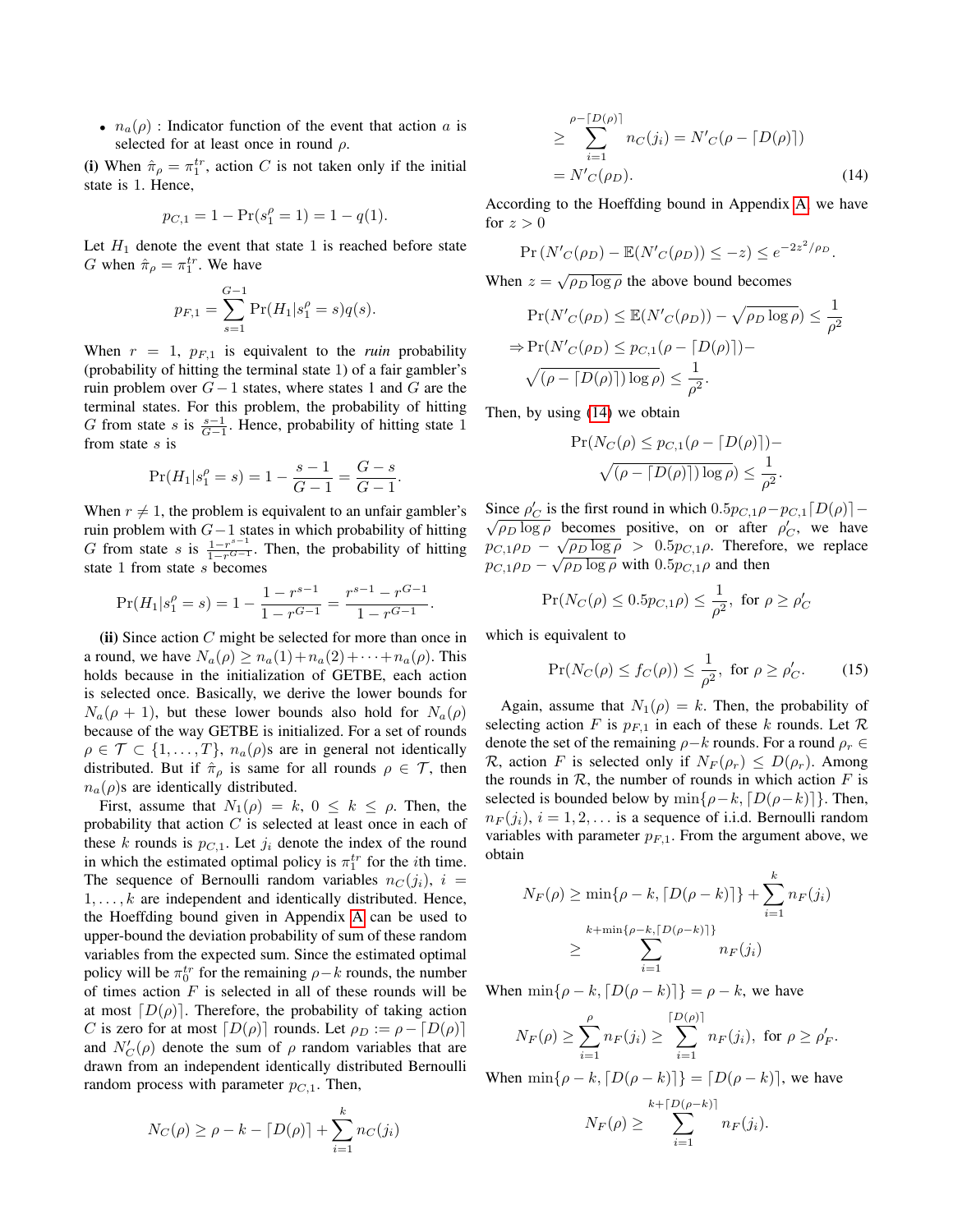Next, we will show that  $D(\rho - k) + k \ge D(\rho)$  when  $\rho$  is sufficiently large. First,  $\min\{\rho-k, [D(\rho-k)]\} = [D(\rho-k)]$ implies that

$$
\rho \ge \lceil D(\rho - k) \rceil + k \ge D(\rho - k) + k. \tag{16}
$$

Also,  $D(\rho - k) + k \ge D(\rho)$  should imply that

$$
D(\rho) - D(\rho - k) \le k \Rightarrow \gamma \log(\rho/(\rho - k)) \le k \Rightarrow
$$
  

$$
\rho/(\rho - k) \le e^{k/\gamma} \Rightarrow \rho \ge \frac{ke^{k/\gamma}}{e^{k/\gamma} - 1}
$$
 (17)

Using the results in [\(16\)](#page-8-0) and [\(17\)](#page-8-1), we conclude that  $D(\rho$  $k + k \ge D(\rho)$  holds when

$$
D(\rho - k) + k \ge \frac{ke^{k/\gamma}}{e^{k/\gamma} - 1}.
$$
 (18)

By setting  $D(\rho) = \gamma \log \rho$  and manipulating [\(18\)](#page-8-2) we get

$$
\gamma \log(\rho - k) + k \ge \frac{ke^{k/\gamma}}{e^{k/\gamma} - 1} \Rightarrow
$$
  
\n
$$
\gamma \log(\rho - k) \ge k(\frac{e^{k/\gamma}}{e^{k/\gamma} - 1} - 1) \Rightarrow
$$
  
\n
$$
\log(\rho - k) \ge \frac{k/\gamma}{e^{k/\gamma} - 1} \Rightarrow
$$
  
\n
$$
\rho - k \ge e^{\frac{k/\gamma}{e^{k/\gamma} - 1}} \Rightarrow
$$
  
\n
$$
\rho \ge k + e^{\frac{k/\gamma}{e^{k/\gamma} - 1}}.
$$
\n(19)

First, we evaluate the term  $h(k) := e^{\frac{k/\gamma}{e^{k/\gamma}-1}}$ . We will show that  $h(k) \in [1, e]$  for all  $k \in \mathbb{R}_+$ . By applying L'Hopital's rule we get

$$
\lim_{k \to 0} \frac{k/\gamma}{e^{k/\gamma} - 1} = \lim_{k \to 0} \frac{1/\gamma}{(1/\gamma)e^{k/\gamma}} = 1
$$

and

$$
\lim_{k \to \infty} \frac{k/\gamma}{e^{k/\gamma} - 1} = 0
$$

These two conditions and using the fact that exponential function is continuous we conclude that

$$
\lim_{k \to 0} e^{\frac{k/\gamma}{e^{k/\gamma}-1}} = e^{\lim_{k \to 0} \frac{k/\gamma}{e^{k/\gamma}-1}} = e
$$

and

$$
\lim_{k \to \infty} e^{\frac{k/\gamma}{e^{k/\gamma}-1}} = e^{\lim_{k \to \infty} \frac{k/\gamma}{e^{k/\gamma}-1}} = 1.
$$

Next, we will show that  $e^{\frac{k/\gamma}{e^{k/\gamma}-1}}$  is decreasing in k. Since this is a monotonically increasing function of  $\frac{k/\gamma}{e^{k/\gamma}-1}$ , it is sufficient to show that  $\frac{k/\gamma}{e^{k/\gamma}-1}$  is decreasing in k. We have

$$
\frac{d}{dk}\frac{k/\gamma}{e^{k/\gamma}-1} = \frac{\frac{1}{\gamma}(e^{k/\gamma}-1) - \frac{k}{\gamma}(e^{k/\gamma}/\gamma)}{(e^{k/\gamma}-1)^2}
$$

The denominator is always positive for  $k > 0$ . Therefore, we only consider the numerator and write it as

$$
\frac{1}{\gamma}(e^{k/\gamma}-1)-\frac{k}{\gamma}(e^{k/\gamma}/\gamma)=\frac{(\gamma-k)e^{k/\gamma}-\gamma}{\gamma^2}.
$$

<span id="page-8-0"></span>As the denominator is positive, we only need to show that  $(\gamma - k) e^{k/\gamma} - \gamma$  is always negative. The derivative of the above expression is  $-(k/\gamma)e^{k/\gamma}$ , which is negative for  $k > 0$ . We also have  $(\gamma - k)e^{k/\gamma} - \gamma = 0$  at  $k = 0$ . These two conditions imply that  $(\gamma - k)e^{k/\gamma} - \gamma$  is always negative for  $k > 0$ , by which we conclude that  $e^{\frac{k/\gamma}{e^{k/\gamma}-1}}$  is decreasing in k. Hence, we have

<span id="page-8-4"></span>
$$
1 \le e^{\frac{k/\gamma}{e^{k/\gamma}-1}} \le e
$$

<span id="page-8-1"></span>This implies that  $k + e^{\frac{k/\gamma}{e^{k/\gamma}-1}} \leq k + e$ . Hence [\(19\)](#page-8-3) holds when  $\rho \geq k + e$ . This implies that when  $k \leq \rho - e$ , we have

$$
\sum_{i=1}^{\lceil D(\rho - k) \rceil} n_F(j_i) \ge \sum_{i=1}^{\lceil D(\rho) \rceil} n_F(j_i).
$$

<span id="page-8-2"></span>The only cases that are left out are  $k = \rho$ ,  $k = \rho - 1$  and  $k = \rho - 2$ . But we know from the definition of  $\rho'_F$  that for  $\rho \ge \rho'_F$ ,  $\rho - 2 - [D(\rho)]$  is positive. Hence for these cases we also have

$$
\sum_{i=1}^{k+\lceil D(\rho-k) \rceil} n_F(j_i) \ge \sum_{i=1}^{\rho-2} n_F(j_i) \ge \sum_{i=1}^{\lceil D(\rho) \rceil} n_F(j_i).
$$

Let  $N_F'(\rho)$  denote the sum over  $n_F(j_i)$  for  $\rho$  rounds. From all of the cases we derived above, we obtain

<span id="page-8-3"></span>
$$
N_F(\rho) \ge \sum_{i=1}^{\lceil D(\rho) \rceil} n_F(j_i) = N'_F(\lceil D(\rho) \rceil) \text{ for } \rho \ge \rho'_F \quad (20)
$$

Now, by using Hoeffding bound we have

$$
\Pr\left(N'_{F}(\lceil D(\rho) \rceil) - \mathbb{E}(N'_{F}(\lceil D(\rho) \rceil)\right) \le -z\right) \le e^{-2z^{2}/\lceil D(\rho) \rceil}
$$
\nand if  $z = \sqrt{\lceil D(\rho) \rceil \log \rho}$  then,

\n
$$
\Pr\left(N'_{F}(\lceil D(\rho) \rceil) < \mathbb{E}(N'_{F}(\lceil D(\rho) \rceil)) - \sqrt{\lceil D(\rho) \rceil \log \rho} \right) \le \frac{1}{\rho^{2}}
$$
\n
$$
\Pr\left(N'_{F}(\lceil D(\rho) \rceil) < p_{F,1} \lceil D(\rho) \rceil - \sqrt{\lceil D(\rho) \rceil \log \rho} \right) \le \frac{1}{\rho^{2}}.
$$

By using [\(20\)](#page-8-4), we get

 $k$ 

$$
\Pr(N_F(\rho) < p_{F,1} \lceil D(\rho) \rceil - \sqrt{\lceil D(\rho) \rceil \log \rho}) \le \frac{1}{\rho^2}.\tag{21}
$$

Then, by using  $D(\rho) = \gamma \log \rho$ ,  $\gamma > 1/p_{F,1}^2$ , we have

<span id="page-8-8"></span>
$$
p_{F,1}[D(\rho)] - \sqrt{|D(\rho)| \log \rho}
$$
  
=  $p_{F,1}[\gamma \log \rho] - \sqrt{|\gamma \log \rho| \log \rho}$   
 $\geq p_{F,1} \gamma \log \rho - \sqrt{(\gamma \log \rho + 1) \log \rho}$   
=  $p_{F,1} \gamma \log \rho - \sqrt{\gamma \log^2 \rho + \log \rho}$   
 $\geq p_{F,1} \gamma \log \rho - \sqrt{\gamma \log^2 \rho - \sqrt{\log \rho}}$  (22)

<span id="page-8-7"></span><span id="page-8-5"></span>
$$
= (p_{F,1}\gamma - \sqrt{\gamma}) \log \rho - \sqrt{\log \rho} \tag{23}
$$

where  $(22)$  occurs due to the subadditivity<sup>[3](#page-8-6)</sup> of the square root. Next, we will show that [\(23\)](#page-8-7) becomes positive when  $\rho$ 

<span id="page-8-6"></span><sup>3</sup>For 
$$
a, b > 0
$$
 we have  $\sqrt{a} + \sqrt{b} > \sqrt{a+b}$  since  $(\sqrt{a} + \sqrt{b})^2 > a+b$ .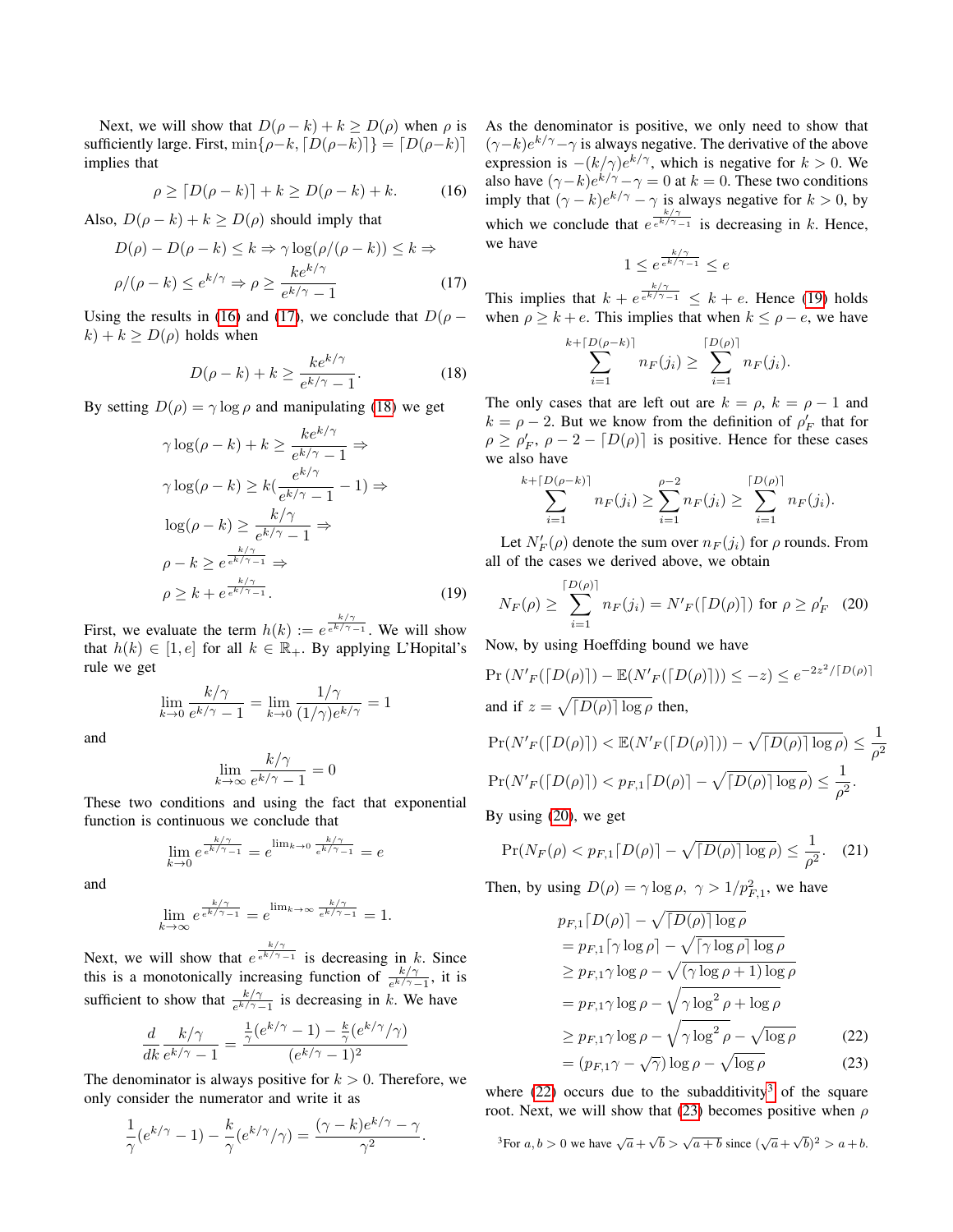is large enough. To do this, we first show that the first term in [\(23\)](#page-8-7) is always positive. This is proven by observing that

$$
\gamma > 1/p_{F,1}^2 \Rightarrow p_{F,1}\sqrt{\gamma} - 1 > 0 \Rightarrow p_{F,1}\gamma - \sqrt{\gamma} > 0. \tag{24}
$$

Since  $\log \rho$  increases at a higher rate than  $\sqrt{\log \rho}$ , it can be shown that  $0.5(p_{F,1}\gamma - \sqrt{\gamma}) \log \rho - \sqrt{\log \rho}$  will always increase after some round. Since  $\lim_{\rho\to\infty} 0.5(p_{F,1}\gamma \sqrt{\log \rho} = \infty$ , this term is expected to be positive after some round. From the statement of the lemma, it is known that  $\rho'_F$  is greater than or equal to this round. Therefore, for  $\rho \ge \rho'_F$ ,  $(p_{F,1}\gamma - \sqrt{\gamma}) \log \rho - \sqrt{\log \rho} >$  $0.5(p_{F,1}\gamma - \sqrt{\gamma}) \log \rho$ . Using this and [\(23\)](#page-8-7), we obtain

$$
p_{F,1}[D(\rho)] - \sqrt{|D(\rho)| \log \rho}
$$
  
\n
$$
\ge (p_{F,1}\gamma - \sqrt{\gamma}) \log \rho - \sqrt{\log \rho}
$$
  
\n
$$
\ge 0.5(p_{F,1}\gamma - \sqrt{\gamma}) \log \rho.
$$

Then, we use this result and [\(21\)](#page-8-8) to get

$$
\Pr(N_F(\rho) \le 0.5(p_{F,1}\gamma - \sqrt{\gamma})\log\rho) \le \frac{1}{\rho^2}, \text{for } \rho \ge \rho'_F
$$

which is equivalent to

$$
\Pr(N_F(\rho) \le f_F(\rho)) \le \frac{1}{\rho^2}, \text{for } \rho \ge \rho'_F. \tag{25}
$$

The (expected) regret given in [\(13\)](#page-5-4) can be decomposed into two parts: (i) regret in rounds in which the suboptimal policy is selected, (ii) regret in rounds in which the optimal policy is selected and GETBE explores. Let  $IR(T)$  denote the number of rounds by round  $T$  in which the suboptimal policy is selected. The first part of the regret is upper bounded by  $\mathbb{E}(\text{IR}(T))$ , since the reward in a round can be either 0 or 1. Similarly, the second part of the regret is upper bounded by the number of explorations when the optimal policy is  $\pi_0^{tr}$ . When the optimal policy is  $\pi_1^{tr}$ , exploration will only be performed when the suboptimal policy is selected. Hence, there is no additional regret due to explorations, since all the regret is accounted for in the first part of the regret.

Let  $A_{\rho}$  denote the event that the suboptimal policy is selected in round  $\rho$ . Let

$$
C_{\rho} := \{ |p^C - \hat{p}_{\rho}^C| \ge \delta/\sqrt{2} \} \cup \{ |p^F - \hat{p}_{\rho}^F| \ge \delta/\sqrt{2} \}.
$$

It can be shown that on event  $C_{\rho}^{c}$  the Euclidian distance between  $(p^C, p^F)$  and  $(\hat{p}^C, \hat{p}^F)$  is less than  $\delta$ . This implies that on event  $C^c_{\rho}$ , the optimal policy is selected. Therefore,  $C_{\rho}$  contains the event that the optimal policy is not selected. Using the linearity of expectation and the union bound, we obtain

$$
\mathbb{E}[\text{IR}(T)] = \mathbb{E}[\sum_{\rho=1}^{T} \mathbb{I}(A_{\rho})]
$$
  
\n
$$
\leq \sum_{\rho=1}^{T} \sum_{a \in \{F, C\}} \Pr\left(|p^{a} - \hat{p}^{a}_{\rho}| \geq \delta/\sqrt{2}\right).
$$
 (26)

<span id="page-9-5"></span>Let  $\mathbb{I}_{\rho}^{\text{exp}}$  be the indicator function of the event that GETBE explores. By the above discussion we have

<span id="page-9-1"></span><span id="page-9-0"></span>
$$
\mathbb{E}[\text{Reg}(T)|\pi^* = \pi_1^{tr}] \leq \mathbb{E}[\text{IR}(T)] \tag{27}
$$
  

$$
\mathbb{E}[\text{Reg}(T)|\pi^* = \pi_0^{tr}] \leq \Delta_{\text{max}} \mathbb{E}[\text{IR}(T)]
$$
  

$$
+ \mathbb{E}[\sum_{\rho=1}^T \mathbb{I}_{\rho}^{\text{exp}}]. \tag{28}
$$

Next, we bound the expected regret of GETBE for the GRBP using [\(27\)](#page-9-0) and [\(28\)](#page-9-1).

<span id="page-9-7"></span>**Theorem 3.** Let  $x_1 := \left(1 + \sqrt{\frac{24p_{F,1}/\delta^2 + 1}{2p_{F,1}}}\right)/2p_{F,1}$ . *Assume that the control function is*

$$
D(\rho) = \gamma \log \rho \text{ where } \gamma > \max\{(x_1)^2, \frac{1}{(p_{F,1})^2}\}.
$$

Let  $\rho''$  be the first round in which  $\delta^2 \geq \frac{3 \log \rho}{f_a(\rho)}$  for both *actions,*  $\rho' := \max\{\rho'_C, \rho'_F, \rho''\}$ *, and* 

$$
w := 4\rho' + \frac{2\pi^2}{3}(1 + \frac{1}{1 - e^{-\delta^2}})
$$

<span id="page-9-4"></span>*Then, the regret of GETBE is bounded by*

<span id="page-9-6"></span>
$$
\mathbb{E}[Reg(T)|\pi^* = \pi_1^{tr}] \leq w
$$

*and*

$$
\mathbb{E}[Reg(T)|\pi^* = \pi_0^{tr}] \le [D(T)] + w\Delta_{\max}.
$$

*Proof:* First, we bound  $\mathbb{E}[IR(T)]$ . For this, we replace the order of summations in [\(26\)](#page-9-2) and we have

$$
\mathbb{E}[\text{IR}(T)] \le \sum_{a \in \{F, C\}} \sum_{\rho=1}^{T} \Pr\left(|p^a - \hat{p}^a_{\rho}| \ge \delta/\sqrt{2}\right). \tag{29}
$$

Let  $N_F^*(\rho) := N_F^G(\rho)$  and  $N_C^*(\rho) := N_C^u(\rho)$ . By using the law of total probability and Hoeffding inequality, we obtain for  $a \in \{F, C\}$ 

$$
\sum_{\rho=1}^{T} \Pr\left(|p^a - \hat{p}^a_{\rho}| \ge \frac{\delta}{\sqrt{2}}\right)
$$
  
= 
$$
\sum_{\rho=1}^{T} \sum_{n=1}^{\infty} \Pr\left(|p^a - \frac{N_a^*(\rho)}{N_a(\rho)}| \ge \frac{\delta}{\sqrt{2}} |N_a(\rho) = n\right) \Pr\left(N_a(\rho) = n\right)
$$
  
= 
$$
\sum_{\rho=1}^{T} \sum_{n=1}^{\infty} \Pr\left(|np^a - N_a^*(\rho)| \ge n\frac{\delta}{\sqrt{2}}\right) \Pr\left(N_a(\rho) = n\right)
$$
  

$$
\le \sum_{\rho=1}^{T} \sum_{n=1}^{\infty} 2e^{-2\frac{(n\delta/\sqrt{2})^2}{n}} \Pr\left(N_a(\rho) = n\right)
$$
  
= 
$$
\sum_{\rho=1}^{T} \sum_{n=1}^{\infty} 2e^{-n\delta^2} \Pr\left(N_a(\rho) = n\right).
$$
 (30)

<span id="page-9-3"></span><span id="page-9-2"></span>For each action, we use the result of Lemma [4](#page-6-2) and divide the summation in [\(30\)](#page-9-3) into two summations. Note that the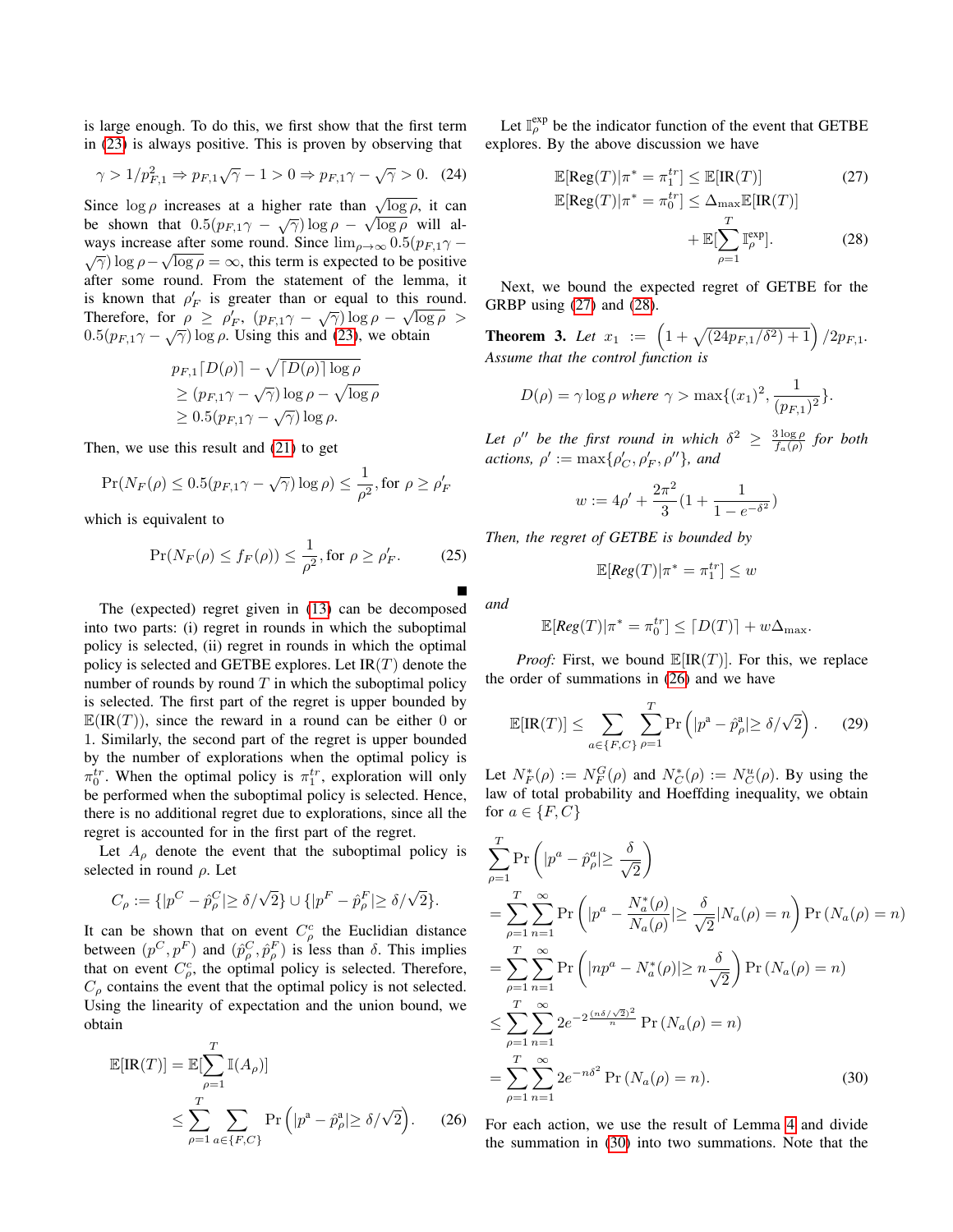bounds on  $N_a(\rho)$  given in Lemma [4](#page-6-2) hold when  $\rho \ge \rho' \ge$  $\max\{\rho_C', \rho_F'\}.$  Therefore, we have

$$
\sum_{\rho=1}^{T} \sum_{n=1}^{\infty} 2e^{-n\delta^2} \Pr(N_a(\rho) = n) =
$$
\n
$$
\sum_{\rho=1}^{\rho'-1} \sum_{n=1}^{\infty} 2e^{-n\delta^2} \Pr(N_a(\rho) = n) +
$$
\n
$$
\sum_{\rho=\rho'}^{T} \sum_{n=1}^{\infty} 2e^{-n\delta^2} \Pr(N_a(\rho) = n)
$$
\n
$$
= K' + \sum_{\rho=\rho'}^{T} \sum_{n=1}^{\infty} 2e^{-n\delta^2} \Pr(N_a(\rho) = n) \qquad (31)
$$

where  $K' = \sum_{n=1}^{\rho' - 1}$  $-1$  $\rho=1$  $\sum_{i=1}^{\infty}$  $\sum_{n=1}^{\infty} 2e^{-n\delta^2} \Pr(N_a(\rho) = n)$  which is finite since  $\rho'$  is finite. Since

$$
\sum_{n=1}^{\infty} \Pr\left(N_a(\rho) = n\right) = 1
$$

and as  $e^{-n\delta^2} \leq 1$ , then we have

$$
\sum_{n=1}^{\infty} e^{-n\delta^2} \Pr\left(N_a(\rho) = n\right) \le 1.
$$

Therefore, an upper bound on  $K'$  can be given as

$$
K' = \sum_{\rho=1}^{\rho'-1} \sum_{n=1}^{\infty} 2e^{-n\delta^2} \Pr\left(N_a(\rho) = n\right) \le \sum_{\rho=1}^{\rho'-1} 2 < 2\rho'.
$$
\n(32)

We have

$$
\sum_{\rho=\rho'}^{T} \sum_{n=1}^{\infty} 2e^{-n\delta^2} \Pr(N_a(\rho) = n) =
$$
\n
$$
\sum_{\rho=\rho'}^{T} \sum_{n=1}^{f_a(\rho)} 2e^{-n\delta^2} \Pr(N_a(\rho) = n) +
$$
\n
$$
\sum_{\rho=\rho'}^{T} \sum_{n=f_a(\rho)+1}^{\infty} 2e^{-n\delta^2} \Pr(N_a(\rho) = n).
$$
\n(33)

For the first summation in [\(33\)](#page-10-0), we use [\(15\)](#page-7-0) and [\(25\)](#page-9-4) for each action as an upper bound since it is the case when  $n \le f_a(\rho)$ . Therefore,

$$
\sum_{\rho=\rho'}^{T} \sum_{n=1}^{f_a(\rho)} 2e^{-n\delta^2} \Pr\left(N_a(\rho) = n\right) \le \sum_{\rho=1}^{T} \sum_{n=1}^{f_a(\rho)} \frac{2e^{-n\delta^2}}{\rho^2}
$$

$$
\le \sum_{\rho=1}^{\infty} \sum_{n=1}^{\infty} \frac{2e^{-n\delta^2}}{\rho^2} = \frac{\pi^2}{3(1 - e^{-\delta^2})} \tag{34}
$$

For the second summation in [\(33\)](#page-10-0), we first show that  $\delta^2 \ge$  $rac{3 \log \rho}{f_a(\rho)}$  for each action when  $\rho \geq \rho'$ .

For  $a = F$ , we have  $\delta^2 \ge \frac{3 \log \rho}{f_F(\rho)} = \frac{6}{p_{F,1}\gamma - \sqrt{\gamma}}$  since  $\gamma \ge$  $(x_1)^2$ . The proof is as follows. Note that the term  $p_{F,1}\gamma - \sqrt{\gamma}$ 

is positive because of [\(24\)](#page-9-5). In order to have  $\delta^2 \ge \frac{6}{p_{F,1}\gamma - \sqrt{\gamma}}$ , we must have  $p_{F,1}\gamma - \sqrt{\gamma} - 6/\delta^2 \ge 0$ . This can be re-written as a second order polynomial function, which is given by

$$
g(x) = ax^2 + bx + c \ge 0
$$

where  $a = p_{F,1}$ ,  $b = -1$ ,  $c = -6/\delta^2$  and  $x = \sqrt{\gamma}$ . Since  $\gamma$  is positive, we will find positive values of x for which  $g(x)$  is non-negative. Also,  $g(x)$  is a convex function since its second derivative is 2a, which is positive. Hence,  $q(x)$ is non-negative for positive  $x$ 's which are greater than the largest root. The roots of  $g(x)$  are given as

<span id="page-10-4"></span>
$$
x_1 = \frac{1 + \sqrt{1 + \frac{24p_{F,1}}{\delta^2}}}{2p_{F,1}}, \ x_2 = \frac{1 - \sqrt{1 + \frac{24p_{F,1}}{\delta^2}}}{2p_{F,1}}.
$$

It is clear that only  $x_1$  is positive. Thus,  $g(x)$  is non-negative for  $x = \sqrt{\gamma} \ge x_1$ . Therefore,  $\gamma$  has to be greater than  $(x_1)^2$ so that  $\delta^2 \geq \frac{6}{p_{F,1}\gamma - \sqrt{\gamma}}$ .

For  $a = C$  we have  $\frac{3 \log \rho}{f_C(\rho)} = \frac{3 \log \rho}{0.5 p_{C,1} \rho}$ . This quantity decreases as  $\rho$  increases and converges to zero in the limit  $\rho$  goes to infinity. Hence, this quantity becomes smaller than  $\delta^2$  after some round. Hence, for  $\rho \ge \rho'$ , we have  $\delta^2 \ge \frac{3 \log \rho}{f_a(\rho)}$ for both actions. Thus,

<span id="page-10-3"></span>
$$
\sum_{\rho=\rho'}^{T} \sum_{n=f_a(\rho)+1}^{\infty} 2e^{-n\delta^2} \Pr(N_a(\rho) = n)
$$
  
\n
$$
\leq \sum_{\rho=\rho'}^{T} 2e^{-f_a(\rho)\delta^2} \sum_{n=f_a(\rho)+1}^{\infty} \Pr(N_a(\rho) = n)
$$
  
\n
$$
\leq \sum_{\rho=\rho'}^{T} 2e^{-f_a(\rho)\delta^2} \leq \sum_{\rho=\rho'}^{T} 2e^{-3\log\rho}
$$
  
\n
$$
\leq \sum_{\rho=1}^{\infty} \frac{2}{\rho^3} \leq \frac{\pi^2}{3}.
$$
 (35)

<span id="page-10-0"></span>Finally, we combine the results of [\(35\)](#page-10-1), [\(34\)](#page-10-2) and [\(32\)](#page-10-3) together with the result of [\(31\)](#page-10-4) and sum the final result over the two actions to get a bound for the expression in [\(29\)](#page-9-6). This results in

<span id="page-10-5"></span><span id="page-10-1"></span>
$$
\mathbb{E}[\text{IR}(T)] \le 2(2\rho' + \frac{\pi^2}{3(1 - e^{-\delta^2})} + \frac{\pi^2}{3})
$$
  
=  $4\rho' + \frac{2\pi^2}{3}(1 + \frac{1}{1 - e^{-\delta^2}}) = w.$  (36)

<span id="page-10-2"></span>Assume the optimal policy is  $\pi_1^{tr}$ . Then, the expected number of rounds in which the suboptimal policy is selected is finite and bounded by w (independent of  $T$ ) in [\(36\)](#page-10-5). In this case, the exploration is done only when the suboptimal policy is selected and there will be no extra regret term due to exploration. Therefore,

$$
\mathbb{E}[\text{Reg}(T)|\pi^* = \pi_1^{tr}] \le 4\rho' + \frac{2\pi^2}{3}(1 + \frac{1}{1 - e^{-\delta^2}})
$$
  
= w.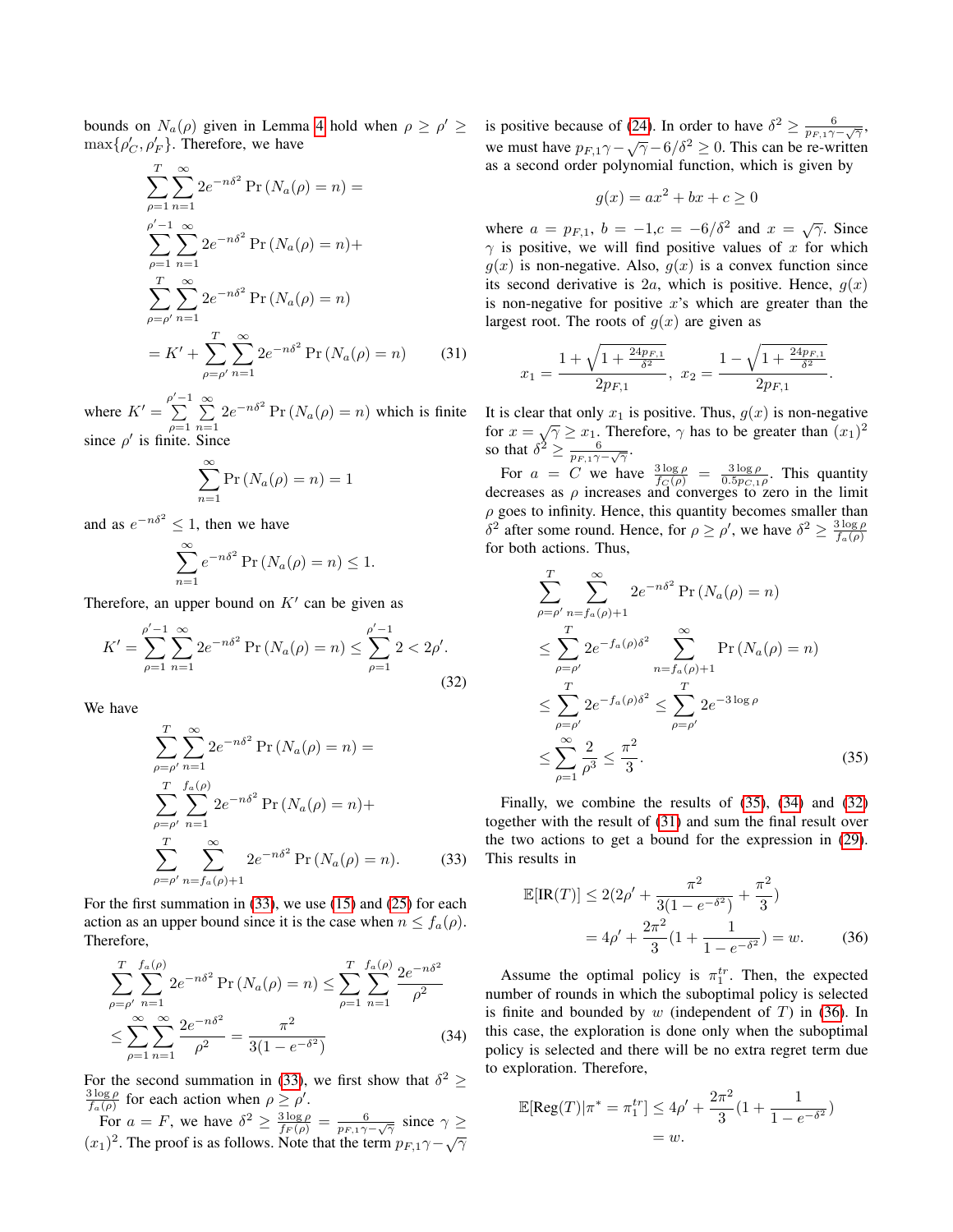Assume the optimal policy is  $\pi_0^{tr}$ . Similar to the previous case, the expected number of rounds in which the suboptimal policy is selected is at most  $w$ . Since the suboptimal policy for this case is  $\pi_1^{tr}$ , it will always be played if it is selected (no exploration). Hence, the regret in these rounds is at most  $\Delta_{\text{max}}$ . However, the learner will explore action F when the optimal policy is selected. This results in additional regret. Since, the number of explorations of GETBE by round T is bounded by  $[D(T)]$ , the regret that will result from explorations is also bounded by  $[D(T)]$ . Therefore,

$$
\mathbb{E}[\mathrm{Reg}(T)|\pi^* = \pi_0^{tr}] \leq \lceil D(T) \rceil + w\Delta_{\max}.
$$

Theorem [3](#page-9-7) bounds the expected regret of GETBE. When  $\pi^* = \pi_1^{tr}$ , Reg $(T) = O(1)$  since both actions will be selected with positive probability by the optimal policy at each round. When  $\pi^* = \pi_0^{tr}$ , Reg $(T) = O(D(T))$  since GETBE forces to explore action  $F$  logarithmically many times to avoid getting stuck in the suboptimal policy.

#### VI. NUMERICAL RESULTS

<span id="page-11-0"></span>We create a synthetic medical treatment selection problem based on [\[21\]](#page-12-21). Each state is assumed to be a stage of gastric cancer  $(G = 4, D = 0)$ . The goal state is defined as at least three years of survival. Action  $C$  is assumed to be chemotherapy and action  $F$  is assumed to be surgery. For action C,  $p^C$  is determined by using the average survival rates for young and old groups at different stages of cancer given in [\[21\]](#page-12-21). For each stage, the survival rate at three years is taken to be the probability of hitting  $G$  by taking action  $C$ continuously. With this information, we set  $p^C = 0.45$ . Also, the five-year survival rate of surgery given in [\[22\]](#page-12-22) (29%) is used to set  $p^F = 0.3$ .

The regrets shown in Fig. 3 and 4 correspond to different variants of GETBE, named as GETBE-SM, GETBE-PS and GETBE-UCB. Each variant updates the state transition probabilities in a different way. GETBE-SM uses the control function together with sample mean estimates of the state transition probabilities. Unlike GETBE-SM, GETBE-UCB and GETBE-PS do not use the control function. GETBE-PS uses posterior sampling from the Beta distribution [\[17\]](#page-12-16) to sample and update  $p^F$  and  $p^C$ . GETBE-UCB adds an *inflation term* that is equal to  $\sqrt{\frac{2 \log(N_F(\rho) + N_C(\rho))}{N(\rho)}}$  to the  $N_a(\rho)$ sample mean estimates of the state transition probabilities that correspond to action a. PS-PolSelection and UCB-PolSelection algorithms treat each policy as a super-arm, and use PS and UCB methods to select the best policy among the two threshold policies. Instead of updating the state transition probabilities, they directly update the rewards of the policies.

Initial state distribution is taken to be the uniform distribution. Initial estimates of the transition probabilities are formed by setting  $N_F(1) = 1, N_F^G(1) \sim$ Unif[0, 1],  $N_C(1) = 1$ ,  $N_C^{u}(1) \sim$  Unif[0, 1]. The time horizon is taken to be 5000 rounds, and the control function is set to be  $D(\rho) = 15 \log \rho$ . Reported results are averaged over 200 iterations.



<span id="page-11-1"></span>Figure 3. Regrets of GETBE and the other algorithms as a function of the number of rounds, when the transition probabilities lie in the no-exploration region.

In Fig. [3](#page-11-1) the regrets of GETBE and other algorithms are shown for  $p^F$  and  $p^C$  values given above. For this case, the the optimal policy is  $\pi_1^{tr}$  and all variants of GETBE achieve finite regret, as expected. However, the regrets of UCB-PolSelection and PS-PolSelection increase logarithmically, since they sample each policy logarithmically many times.



<span id="page-11-2"></span>Figure 4. Regrets of GETBE and the other algorithms as a function of the number of rounds, when the transition probabilities lies in the exploration region.



<span id="page-11-3"></span>Figure 5. Regret of GETBE for different values of  $p^C, p^F$ . Black line shows the boundary.

Next, we set  $p^C = 0.65$  and  $p^F = 0.3$ , in order to show how the algorithms perform when the optimal policy is  $\pi_0^{tr}$ .